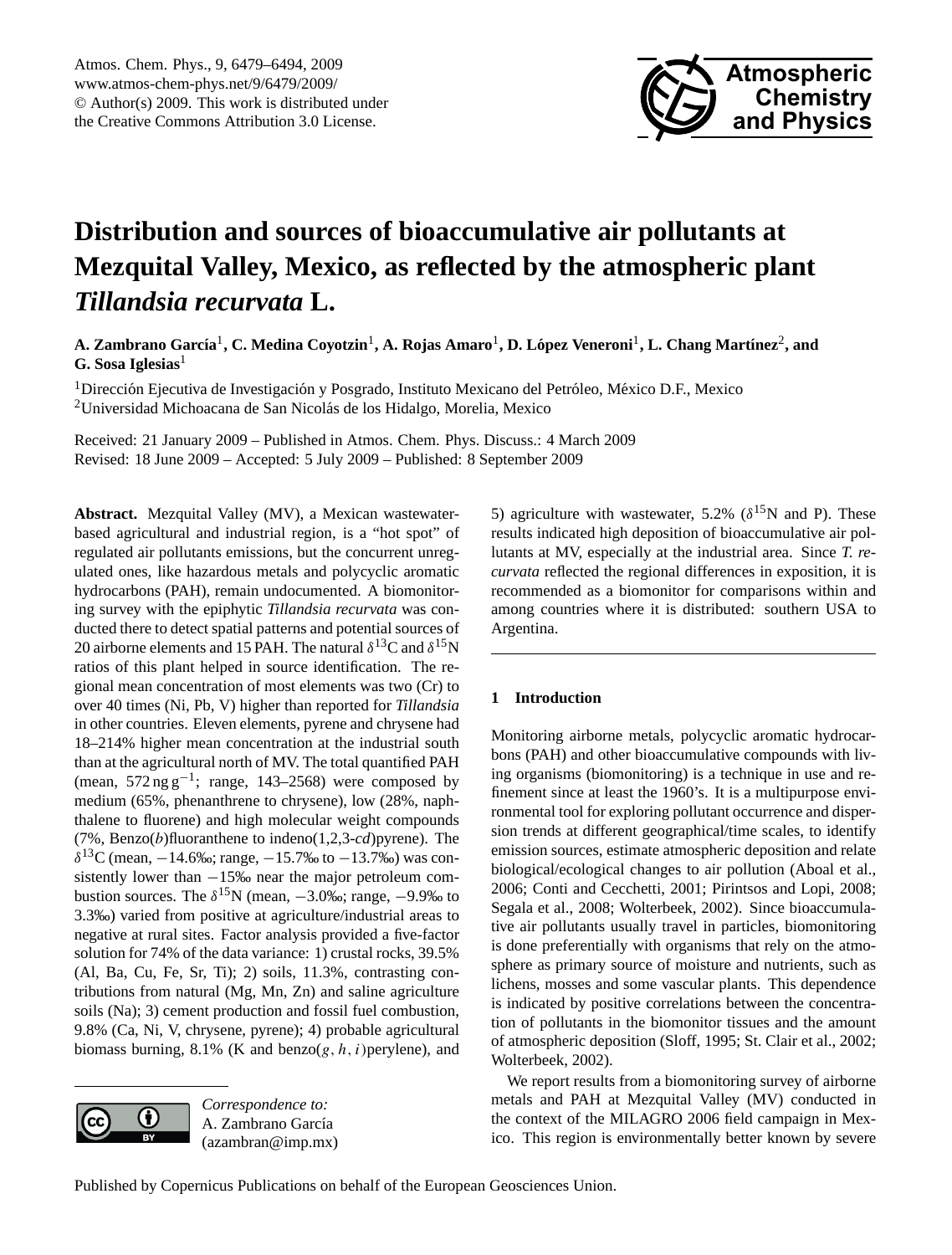soil and water pollution problems caused by over 100 years of agricultural irrigation with untreated sewage water from Mexico City (Cifuentes et al., 1994; Downs et al., 1999; Friedel et al., 2000; Siebe, 1994; Vázquez-Alarcón et al., 2001). Mezquital Valley is also a major Mexican "hot spot" in emissions of particulate matter,  $SO<sub>2</sub>$  and other regulated pollutants by the Tula-Tepeji-Vito industrial corridor located there (SEMARNAT-INE, 2006). Nevertheless, there is very little information on the expected concurrence of unregulated air toxics at MV, such as hazardous metals, PAH and other persistent organic pollutants.

This survey explored MV for spatial deposition trends and potential sources of 20 trace and major elements and 15 hazardous PAH using the "ball moss" (*Tillandsia recurvata* L.) as a natural receptor. This epiphytic Bromeliaceae is very common at the study region, where it mainly grows on mesquite trees (*Prosopis laevigata* (Willd) M. C. Johnst.). Adult individuals are spherical, ca. 10–12 cm in diameter, easy to recognize in the field and collect by hand. They have a reduced stem and non-functional roots. Most of their biomass is formed by linear leaves profusely covered with absorptive trichomes. This latter morphological feature increases the ability of this plant to capture moisture and particles directly from the surrounding air, which justifies naming it as an "air" or "atmospheric" plant (Schmitt et al., 1989). *Tillandsia recurvata* has some physiological resistance to high levels of  $O_3$  and  $SO_2$  (Benzig et al., 1992), which may partially explain why is it so abundant at the polluted MV. This and other atmospheric *Tillandsia* species have been used as in situ air pollution biomonitors in some southern US states and Latin-American countries, where this genus is exclusively distributed (e.g., De Sousa et al., 2007; Husk et al., 2004; Pignata et al., 2002; Pyatt et al., 1999; Schrimpff, 1984; Smodiš et al., 2004; Wannaz et al., 2006a, b). Successful transplanting of *Tillandsia* from rural into urban areas for similar purposes has been reported by Brighina et al. (2002), Figuereido et al. (2007), and Malm et al. (1998).

The natural  $\delta^{13}$ C and  $\delta^{15}$ N stable isotope ratios of T. *recurvata* were determined as additional information to identify regional sources of air pollution. These ratios express the  $^{13}$ C to  $^{12}$ C and  $^{15}$ N to  $^{14}$ N proportions in the samples relative to their proportions in standard materials. They are sensitive to spatial and time variations in the isotopic composition of the C and N sources used by plants (Bukata and Kyser, 2007; Liu et al., 2008; Norra et al., 2005; Skinner et al., 2006; Solga et al., 2006). Since most constitutive plant carbon derives from  ${}^{12}CO_2$  fixed directly from the atmosphere by photosynthesis, plant  $\delta^{13}$ C ratios are particularly useful in detecting air pollution by the  $^{12}$ C-rich emissions from fossil fuel combustion. These emissions have significantly lower  ${}^{13}CO_2$ :  ${}^{12}CO_2$  ratios than unpolluted air, as indicated by  $\delta^{13}$ C values around  $-25\%$ ,  $-30\%$ ,  $-40\%$ and −8‰ for coal, petroleum, natural gas and clean air, respectively (Pichlmayer et al., 1998). The mixing of fossil fuel emissions with clean air is thus related to the commonly

low air  $\delta^{13}$ C values at urban/industrial areas compared to rural/remote locations (e.g., −12‰ vs. −8‰, respectively, Boutton, 1991). Because of the increase in the air concentrations of  ${}^{12}CO_2$  caused by fossil fuel emissions and the preferential photosynthetic fixation of this form of carbon dioxide over  ${}^{13}CO_2$ , plants exposed to such pollution develop lower  $\delta^{13}$ C values than those growing under clean air. In contrast, the plant  $\delta^{15}$ N changes related to air pollution sources cannot be interpreted straightforward because of the variety of N compounds involved, their emission and deposition forms, and the complex isotopic fractionation processes occurring within and between the sources and the plant receptors. The natural  $\delta^{15}$ N values of land plants range roughly from  $-7%$ to +9‰ (Kelly et al., 2005). They can change because of the isotopic composition of the N sources and the ability of each plant species to discriminate against  $^{15}N$ . In general, for plants obtaining nutrients exclusively from atmospheric sources, this ratio decreases if the deposited N compounds are dominated by  $\delta^{15}$ N values lower than theirs. Such compounds are usually reduced N species abundant at, but not restricted to, agriculture/farming areas: e.g., ammonia (NH<sub>3</sub>,  $\delta^{15}$ N:  $-10\%$  to  $-40\%$ , several sources). Contrarily, this ratio increases in plants predominantly exposed to compounds with  $\delta^{15}N$  values higher than theirs, mainly oxidized N species  $(NO_x)$ , which are more common to urban/industrial areas because of the heavier use of fossil fuels (Jung et al., 1997; Skinner et al., 2006; Solga et al., 2005). Since agriculture and industry coexist at our study area, we expected the *T. recurvata*  $\delta^{13}$ C and  $\delta^{15}$ N to reflect these land uses.

A data matrix with 50 MV sites and 38 chemical variables was reduced by standard univariate statistical techniques. Exploratory factor analysis (FA) of selected variables and mapping allowed us to detect the major regional emission sources. As far as we know, this is the first report on the bioaccumulative air pollution of MV using biomonitoring techniques.

### **2 Materials and methods**

### **2.1 Study area**

Mezquital Valley is located in Hidalgo State, Mexico, ca. 60 km NW of Mexico City (Fig. 1). It is a semiarid region  $(ca. 2429 km<sup>2</sup>)$  with about 500 000 inhabitants distributed in medium-size towns (e.g., Tula and Tepeji del Río) and many small villages. The mean annual temperature and precipitation range from 16.5◦C and 432 mm at the north portion of the valley, which is mainly dedicated to agriculture, to 17.2◦C and 647 mm at the industrialized south. The mean elevation at the agriculture flatlands is 2000 m a.m.s.l., and up to 2400 m at the surrounding mountains. The original valley's vegetation was a xerophytic shrubland with "mesquite" tree as dominant element. This vegetation disappeared at the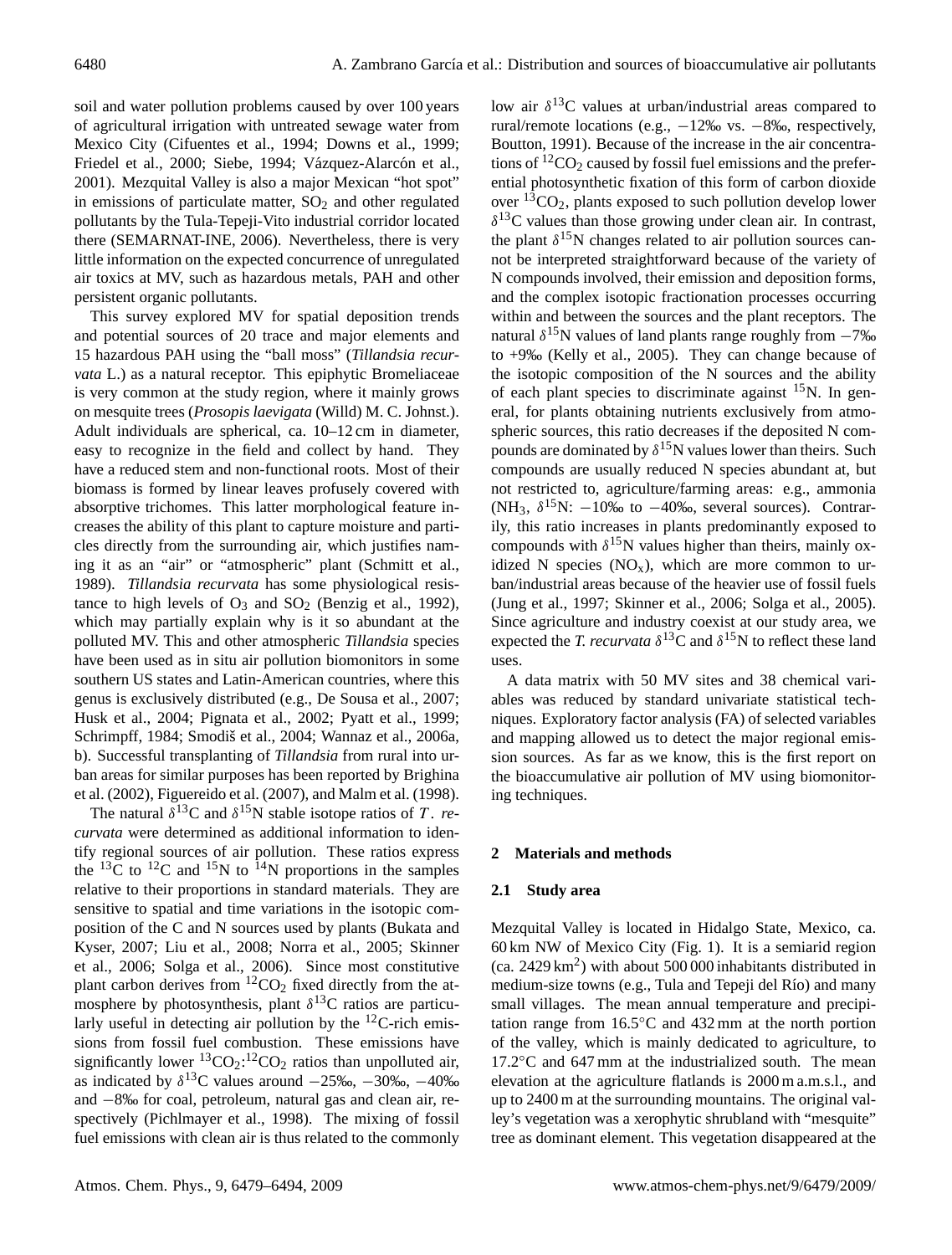agricultural areas and is now restricted to the foothills and highlands. Over 90 000 ha of MV are currently dedicated to agriculture with raw sewage water from Mexico City. This is the major cause of chemical and biological contamination of the regional soils (Siebe and Cifuentes, 1995). The Tepeji-Tula-Atitalaquia industrial corridor has about 140 industries, including a petroleum refinery  $(325 000 \text{ {barrels} day}^{-1})$ ; a 1500 MW electricity power plant fueled with residual fuel oil and, secondarily, with natural gas, and over 20 cement plants. That power plant is the largest emitter of air toxics among similar Mexican facilities (CEPAL-SEMARNAT, 2004). The regional cement production relies on raw limestone material obtained nearby by dusty quarries. Cement is processed using residual fuel oil, petroleum coke and other materials, like used tires and industrial wastes. Other MV industries include non-ferrous metal manufacturing, textile, chemical, processed food, and disposal, recycling or incineration of waste materials. Cabrera et al. (2003) estimated the MV emissions of total suspended particles (TSP) from industrial and mobile sources in 21 538 ton year<sup>-1</sup>. This is a rather large amount representing ca. 80% of the same emissions at the much larger and higher populated Mexico City (27 308 ton year−<sup>1</sup> , SMA, 2006). The contribution from natural and agricultural sources to the MV air pollution is still unknown. Two major regional natural/crustal sources of particulate material are the Cretaceous limestone (El Doctor Formation) that covers about 60% of MV, mainly exposed at the E-SE sector (Silva-Mora, 1997), and Lower Tertiary igneous rocks, roughly located at the valley's west half.

### **2.2 Sampling and sample preparation**

*Tillandsia recurvata* was sampled at 50 sites throughout MV in the late spring and early summer, 2006 (Fig. 1). Most sites were at mountain foothills where mesquite trees, from which the biomonitor was obtained, are more common. In a few sites lacking this tree, sampling was done on alternative trees and cacti. The mean elevation of the sampling sites was 2200 m (min, 1879 m; max, 2435 m). Three composite samples per site were collected from tree branches at  $\geq 1$  m from the ground, each composed by six to eight "ball moss" individuals from different trees. Cross contamination between samples was avoided by wearing new dust-free latex gloves per sample. Samples were taken to the laboratory in air-dried condition in brown paper bags, and stored at ambient temperature until processing (late September–October 2006). They were manually cleaned prior to chemical analyses by removing dead plant parts as well as insects, feathers and spider webs, among other materials extraneous to the samples, but were not subjected to further cleaning procedures, as recommended for air pollution biomonitoring with plants (Rossini Oliva and Raitio, 2003). The samples were then subdivided into three portions for metal, PAH and isotopic analyses, and stored in polyethylene bags at −40◦C until analyses. Since *T. recurvata* is perennial, potential age-related variability in



**Fig. 1.** Mezquital Valley study area. Symbols: dots, sampling sites; stars, main urban settlements; E, electricity power plant; R, petroleum refinery; C, cement plants. The isoline numbers indicate topographic elevation (m).

pollutant bioaccumulation was minimized by analyzing only the newest 3–4 pairs of leaves per shoot. Thus, the time period of environmental exposition was assumed to be similar among sites, probably representing one or two years.

### **2.2.1 Metals**

The glass and Teflon material for sample digestion was cleaned by immersion in  $10\%$  HNO<sub>3</sub> (24 h) followed by profuse rinsing with deionized water. The plant samples were oven-dried to constant weight (70◦C, three days) and ground to fine powder with agate mortar and pestle. A fraction of the powder (0.15–0.2 g per sample) was digested with 6.0 ml HNO<sup>3</sup> (65%, Merck), 4.0 ml HCl (38%, JT Baker, Ultrex II), and 0.2 ml HF (48%, JT Baker, Ultrex II) in a microwave oven (Anton Paar, Multiwave 3000) using the "pine needles" program: phase I (power, 1400 W; ramp, 10 min; hold, 10 min; fan 1), phase 2 (power, 0 W; hold, 30 min; fan 2). Digestion temperature was 180◦C. The digests were filtered with Whatman 4 paper and brought to 25 ml with deionized water.

The elements were determined by inductively coupled plasma/optical emission spectrometry (ICP-OES, Perkin-Elmer, Optima 3200 DV) following the USEPA 6010C method (EPA, 2000). The sample injection flow was 1.0 ml min−<sup>1</sup> . Calibration curves were prepared with diluted element standard solutions (High Purity). QC repeatability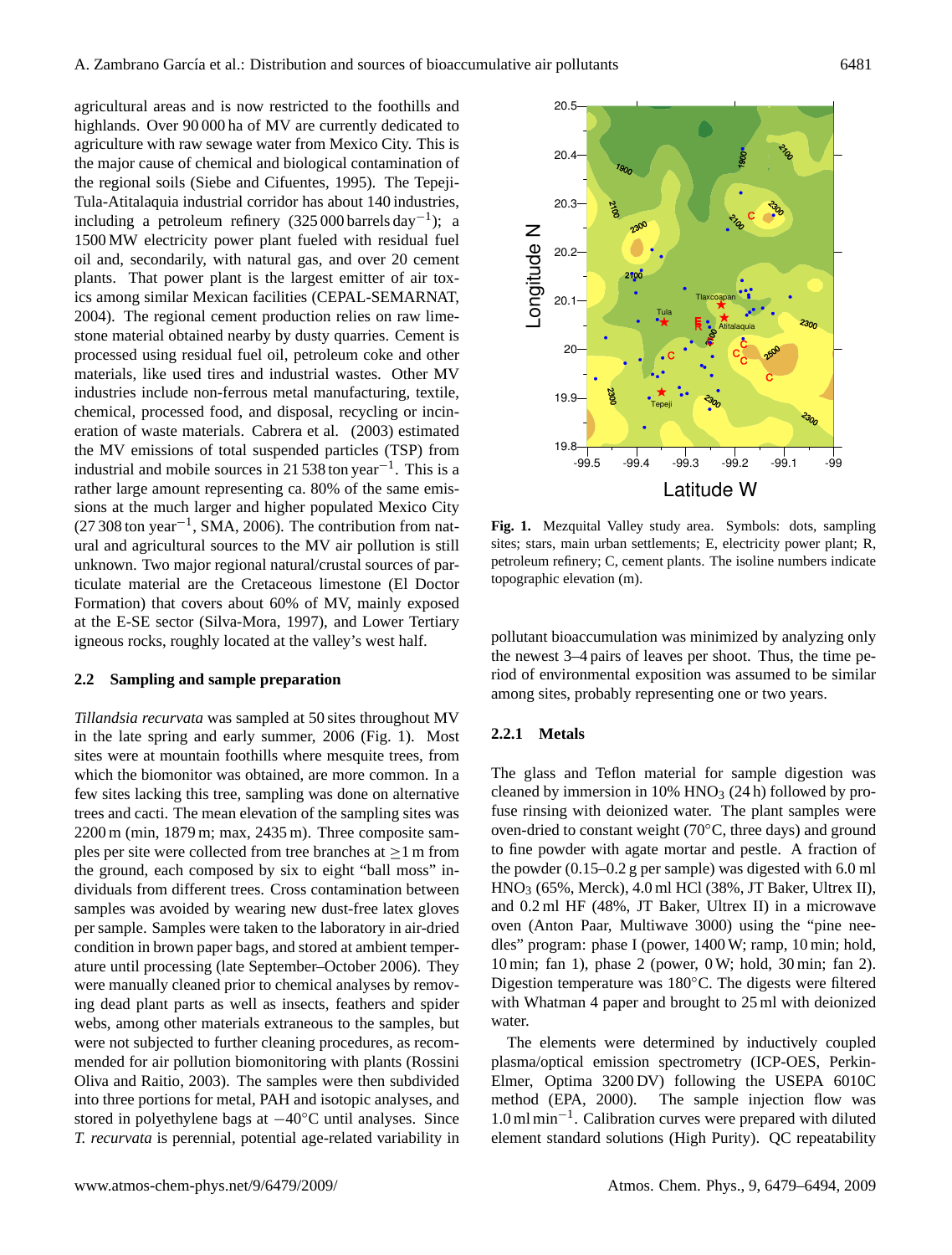was checked up by injecting element mixtures (Ultra Scientific) every 10–15 samples. The percent recovery of seven certified elements in seven equally processed samples of the NIST 1575a standard reference material (trace elements in pine needles) was (mean  $\pm$  coefficient of variation): Al (102.2 $\pm$ 2.0), Ca (113.5 $\pm$ 10.1), Fe (117.3 $\pm$ 7.5), Mg (84.8±13.9), P (96.5±2.0), Zn (83.0±5.1). The recovery of Ba was low  $(35.8\pm6.4\%)$ , but was very good for In  $(103.7\pm2.9\%)$ , which was added as surrogate from a 5.0 ppm standard solution.

## **2.2.2 PAH**

The samples were organically extracted in microwave oven and analyzed by high performance liquid chromatography (HPLC) for the 15 PAH listed in Table 1. All glassware and Teflon materials for sample preparation were cleaned with liquid detergent (Liqui Nox), running water and consecutive rinsing with bidistilled water, acetone and dichloromethane (DCM). Samples (5 to 8 g, air-dry weight) were frozen with liquid nitrogen and ground to powder with ceramic mortar and pestle. A fraction of the powder (0.25–0.5 g) was ovendried (90◦C, 24 h) for dry weight determination and about 2.0 g were extracted in 10-sample batches with 30 ml DCM in microwave oven (CEM, model MarsX). The oven was programmed according to USEPA 3546 method: potency, 1200 W; pressure, 100 psi; temperature, 115◦C; time, 15 min; total extraction time, 30 min; cooling, 2 h. Each extraction batch included one pure DCM blank and one positive laboratory control sample (LCS). The LC samples were added 0.5 g of dehydrated and deactivated Cromosorb (60/80 mesh, Supelco, Inc;  $400\degree$ C for 4 h) as a surrogate for the vegetal matrix and 200  $\mu$ l of standard mixture containing 5  $\mu$ g ml<sup>-1</sup> of each target PAH (Chemservice). The extracts were filtered through Millipore membrane and concentrated to 1.0 ml under a gentle stream of ultrapure nitrogen supplied with a nitroevaporator (8158, N EVAP111, Organomation Associates, Inc). The concentrates were cleaned with chromatographic glass columns (40 cm length $\times$ 1.5 cm ID) filled with deactivated (400◦C for 4 h) alumina-silica-gel (USEPA 3610B and 3630C). The columns were packed from bottom to top with 1.0 cm silanized glass fiber (Alltech) humidified with DCM, 10 g alumina (Baker, Inc.), 3.0 g silica gel (60/200 mesh, Mallincroft) and 2.0 g anhydrous sodium sulfate (JT Baker) dissolved in DCM. Extra DCM (30 ml) was added to the columns for final PAH separation. Eluates were captured in glass vials and concentrated to 1.0 ml under ultrapure nitrogen. They were then changed into acetonitrile (4.0 ml, Burdick & Jackson), filtered with  $0.2 \mu$ m acrodiscs (Pall Gelman Laboratory), reconcentrated to 0.5 ml with ultrapure nitrogen and stored at −40◦C in amber glass vials until analyses.

The extracts were analyzed with a liquid chromatograph (Agilent HP, 1100 series) equipped with Nucleosil column (Macherey-Nagel, 265 mm, 100-5 C18 PAH), automatic sample injector, and DAD and fluorescence detectors. The

**Table 1.** Target PAH and HPLC analytical parameters.

| PAH                                            | <b>FLD</b><br>$\lambda$ ex- $\lambda$ em <sup>1</sup> | $RT^2$ | $QL^3$                    |
|------------------------------------------------|-------------------------------------------------------|--------|---------------------------|
|                                                | (nm)                                                  | (min)  | $(\mu g \text{ ml}^{-1})$ |
| Naphthalene, NAP                               | 275–350                                               | 4.29   | 0.03                      |
| Acenaphthylene, ACY                            | $275 - 350$                                           | 4.95   | 0.03                      |
| Acenaphthene, ACE                              | $275 - 350$                                           | 6.75   | 0.01                      |
| Fluorene, FLN                                  | $275 - 350$                                           | 7.30   | 0.01                      |
| Phenanthrene, PHE                              | $275 - 350$                                           | 8.59   | 0.01                      |
| Anthracene, ANT                                | 275-450                                               | 10.45  | 0.01                      |
| Fluoranthene, FLT                              | 275-450                                               | 11.94  | 0.01                      |
| Pyrene, PYR                                    | $275 - 410$                                           | 13.14  | 0.03                      |
| Benzo $(a)$ anthracene, BaA                    | $275 - 410$                                           | 17.29  | 0.03                      |
| Chrysene, CHR                                  | 275-410                                               | 18.47  | 0.01                      |
| Benzo $(b)$ fluoranthene, B $bF$               | $275 - 410$                                           | 21.32  | 0.01                      |
| Benzo $(k)$ fluoranthene, BbF                  | 275-410                                               | 23.02  | 0.03                      |
| $Benzo(a)$ pyrene, $BaP$                       | 275-410                                               | 24.28  | 0.03                      |
| $\text{Benzo}(g, h, i)$ perylene, $\text{BgP}$ | 275-410                                               | 27.56  | 0.01                      |
| Indeno $(1,2,3-cd)$ pyrene, IcdP               | 275-495                                               | 29.01  | 0.03                      |

<sup>1</sup> Fluorescence detector excitation (ex) and emission (em) wave length;  $2$  retention time;  $3$  Quantification limit.

analyses were done in 10-sample batches plus one blank and one positive control. A calibration curve per batch was developed with seven concentrations (0.0625 to 5.0  $\mu$ g ml<sup>-1</sup>) of stock acetonitrile solution containing  $5 \mu$ g ml<sup>-1</sup> of each target PAH. Samples were added  $150 \mu l$  of 4,4'-difluorobifenil (Chemservice) solution in acetonitrile  $(4 \mu g \text{ ml}^{-1})$  as internal standard. Solvent A (methanol, 50%; acetonitrile, 25%; HPLC water, 25%) was injected from 0 to 3 min and gradually exchanged by solvent B (acetonitrile) from 3 to 21 min. Only this latter solvent was added from 21 to 35 min. The injection volume was 5  $\mu$ l; flux, 0.3 ml min<sup>-1</sup>; column temperature, 25◦C; wavelength (FLD: 275–495 nm, Table 1; DAD: 230 nm). The total time of analysis per sample extract was 30 min. The method validation parameters were: linearity ( $R^2$  > .98); accuracy and precision (RSD < 3%); detection limit  $(0.004 \,\mu g \,\text{ml}^{-1})$  and quantification limits, depending on the compound, 0.01 to 0.03  $\mu$ g ml<sup>-1</sup> (Table 1).

# **2.2.3**  $\delta^{13}$ **C** and  $\delta^{15}$ **N**

Air-dried samples (200–500 mg) were ground with cleaned ceramic mortar and pestle under liquid nitrogen, and dried at 80 $\rm ^{\circ}C$  for 24 h. The  $\delta^{13}C$  and  $\delta^{15}N$  ratios were determined with a dual carbon and nitrogen analyzer coupled to a continuous flow isotope ratio mass spectrometer (Europa Scientific). Equipment precision was 0.1‰ for C and 0.2‰ for N. The isotopic composition is defined by:

$$
\delta^{13}C \text{ or } \delta^{15}N(\text{\%o}) = (R_{sample}/R_{standard} - 1) \times 1000
$$

where  $R$  is the sample or standard ratio of the heavy to the light isotope:  ${}^{13}C/{}^{12}C$  and  ${}^{15}N/{}^{14}N$ . The V-PDB (Viena Pee Dee Belemnite) and atmospheric nitrogen were used as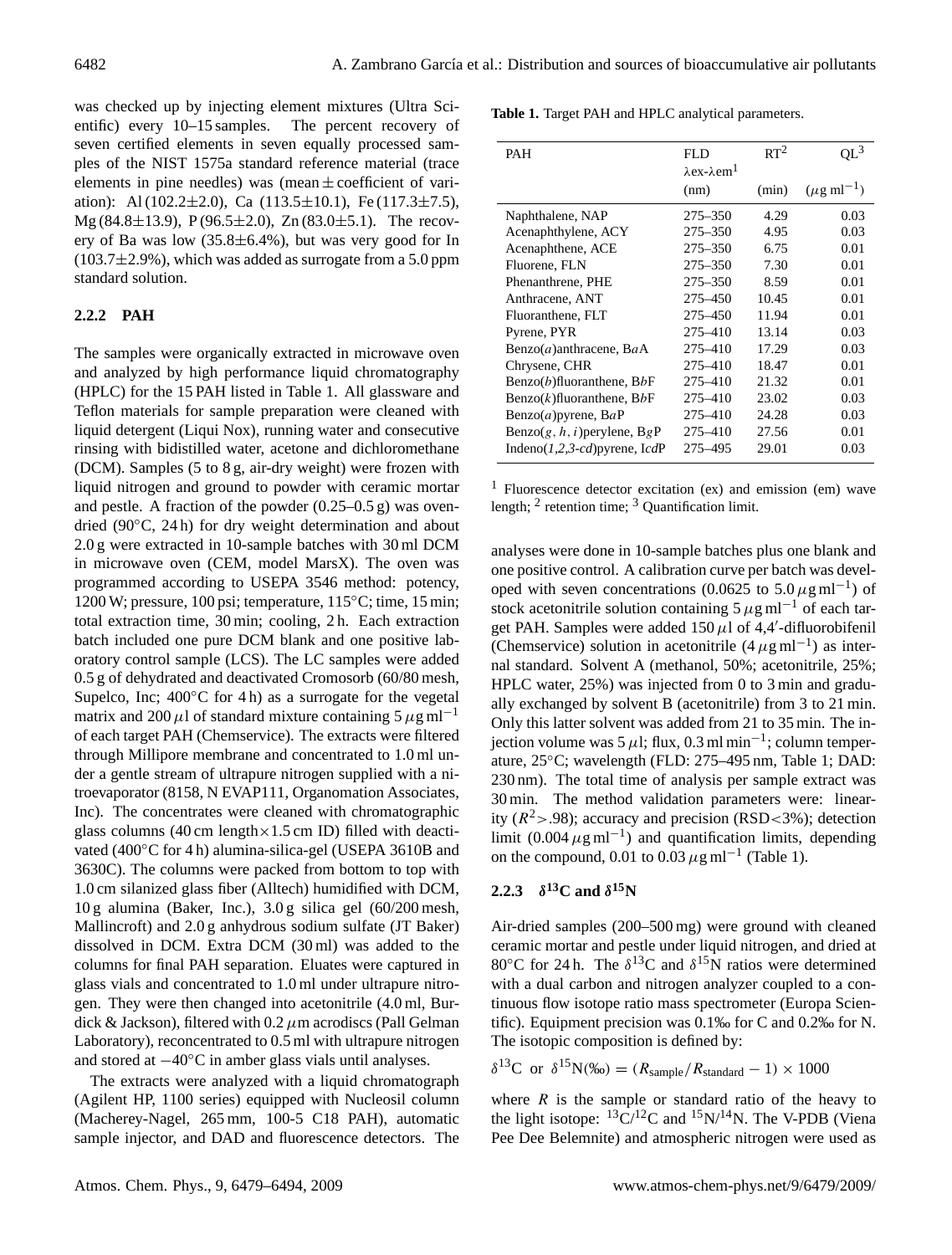standards to determine  $\delta^{13}$ C and  $\delta^{15}$ N, respectively (Mariotti, 1974; Coplen, 1995).

### **2.3 Statistics**

The raw site-pollutant data base was regionally summarized by simple central tendency and dispersion statistics. The geographical distribution of pollutants was explored by mapping with a geostatistical gridding method for irregularly spaced data (Surfer, Ver. 7.05, Kriging method) and comparing concentrations between and among MV areas with ttests or ANOVA, as appropriate. Potential emission sources were explored by factor analyses (FA) with principal component extraction and normalized varimax rotation (Statistica, Ver. 6.0). Since 50 sampling sites was a small number of cases, FA was used conservatively. Only 20 pollutants were included in FA to keep a 2.5 site to variable ratio. The standardized median site values were used for FA. Pollutants excluded from this analysis had one or more of the following problems: they were not detected or below quantification levels at  $\geq 8$  sampling sites (i.e., 16% of sites: Pb, Sb, BaA, BbF, BkF, BaP and I*cd*P); high skewness (>2) and/or kurtosis  $(>7)$ ; strong deviation from normality even after log transformation (Shapiro-Wilk test); no significant correlation with any other pollutant, because they tended to form factors with single pollutants (e.g., Cd and Cr), or contrarily, very high correlation  $(r>0.9)$ , which may lead to multicollinearity. All low and some medium molecular weight PAH, which predominantly disperse in the gas phase, were also excluded from FA (NAP, ACY, ACE, FLN, PHE, ANT and FLT). Finally, the pollutant selection for FA was aided by considering element signal to noise ratios (SNR), which relate the regional to the site variability, as defined by Wolterbeek et al. (1996), and the element enrichment factors (EF) calculated as

# $EF = (X_s / A l_s) / (X_r / A l_r)$

where  $X_s$  and  $AI_s$  are the sample element and aluminum concentrations (ppm), respectively;  $X_r$  and  $AI_r$  are the element and aluminum concentrations (ppm) in the main crustal rocks of MV: limestone, according to Lozano and Bernal (2005), and acidic igneous rocks, using averaged data from an internet data base by Surendra (2001).

### **3 Results and discussion**

Mezquital Valley was biomonitored with *T. recurvata* to detect the regional dispersion trends and potential emission sources of airborne metals and PAH.

### **3.1 Metals**

Table 2 summarizes the regional element concentrations in the biomonitor. Calcium was the most abundant element (regional mean, 1.3% on dry weight basis; min, 0.5%; max,

|                 | <b>Table 2.</b> Regional element concentrations in T. recurvata |  |
|-----------------|-----------------------------------------------------------------|--|
| $(mg kg^{-1}).$ |                                                                 |  |

| Ele-<br>ment | N   | $\mathbf n$ | Mean  | Median | Range        | CV<br>(% ) | SNR | p(r)   | $p(\log)$ |
|--------------|-----|-------------|-------|--------|--------------|------------|-----|--------|-----------|
| Al           | 150 | 50          | 4155  | 3969   | 290-11900    | 41.1       | 4.5 |        | > 0.05    |
| Ba           | 150 | 50          | 38.1  | 33.2   | $8.9 - 131$  | 51.0       | 4.1 |        |           |
| Ca           | 149 | 50          | 12556 | 10190  | 2883-46780   | 55.2       | 7.3 |        | > 0.05    |
| Cd           | 150 | 50          | 2.2   | 1.9    | $0.9 - 6.5$  | 42.7       | 2.1 |        | > 0.05    |
| Cr           | 139 | 49          | 6.1   | 4.5    | $0.8 - 40.4$ | 96.3       | 6.1 |        |           |
| Cu           | 150 | 50          | 7.0   | 5.9    | $2.0 - 48.4$ | 71.6       | 3.5 |        | > 0.05    |
| Fe           | 149 | 50          | 1579  | 1444   | 401-4368     | 41.1       | 3.5 |        |           |
| K            | 150 | 50          | 7568  | 7559   | 1398-16380   | 33.3       | 2.5 | > 0.05 |           |
| Li           | 150 | 50          | 18.1  | 17.0   | $6.0 - 34.0$ | 24.8       | 3.2 |        | > 0.05    |
| Mg           | 150 | 50          | 2906  | 2815   | 868-6285     | 33.8       | 2.7 |        | > 0.05    |
| Mn           | 149 | 50          | 80.3  | 75.2   | 14.2-327.4   | 39.4       | 4.3 |        | > 0.05    |
| Mo           | 145 | 47          | 4.0   | 4.0    | $0.3 - 28.6$ | 76.6       | 5.5 |        |           |
| Na           | 149 | 50          | 3236  | 3046   | 424-10280    | 57.6       | 6.1 | > 0.05 |           |
| Ni           | 123 | 50          | 15.9  | 14.0   | $1.6 - 44.2$ | 60.4       | 4.5 |        | > 0.05    |
| P            | 150 | 50          | 501   | 486    | 163-1642     | 45.1       | 3.8 |        | > 0.05    |
| Pb           | 86  | 31          | 33.1  | 28.6   | $1.4 - 226$  | 92.0       | 3.6 |        |           |
| Sb           | 25  | 9           | 4.0   | 2.9    | $0.2 - 25.4$ | 124.3      | 3.6 |        |           |
| Sr           | 148 | 50          | 30.5  | 28.4   | $1.9 - 83.2$ | 44.8       | 2.8 |        | > 0.05    |
| Ti           | 150 | 50          | 196   | 177    | 58.0-532     | 42.8       | 2.8 |        |           |
| V            | 150 | 50          | 43.4  | 29.7   | $6.5 - 220$  | 86.8       | 5.5 |        | > 0.05    |
| Zn           | 150 | 50          | 41.9  | 36.4   | $3.7 - 192$  | 57.0       | 4.0 |        |           |

N, number of samples; n, number of sampling sites with quantifiable amount of elements; CV, coefficient of variation; SNR, mean signal to noise ratio;  $p(r)$  and  $p(\log)$ , probability associated to Shapiro-Wilks normality test for raw and  $log_{10}$  transformed data, respectively; empty cells, non-normal distribution.

4.5%). This indicated high regional exposure to limestone dust at MV, which is exacerbated by the cement industry. Predominance of Ca in lichen biomonitors growing near a cement plant was recently reported by Branquinho et al. (2008). They considered this element as the best indicator for cement-dust. Other major geological elements followed Ca in abundance (%): K (0.76) > Al (0.42) > Na (0.34) >  $Mg (0.29) > Fe (0.17) > P (0.05) > Ti (0.02) > Mn (0.008).$ 

The trace elements constituted individually less than 0.005% of the *T. recurvata* dry biomass:  $V(0.0044)$  >  $Zn (0.0042) > Ba(0.0038) > Pb(0.0034) > Sr(0.0031) >$  $Li (0.0018) > Ni (0.0016) > Cu (0.0007) > Cr (0.0006) >$  $Sb(0.0005) > Mo(0.0004) > Cd(0.0002)$ . The prevalence of V, an element typically abundant in crude oils (Bairwise, 1990), can be attributable to emissions from the major industrial users of petroleum fuels at MV. This will be detailed later.

At the gross level of data reduction in Table 2, the element concentrations in *T. recurvata* reflected the composition of the MV acidic crustal rocks and agriculture soils (Fig. 2). According to this figure, there was a closer chemical similarity between the biomonitor and the igneous rocks ( $R^2$ =0.86) than for soils ( $R^2$ =0.78) and limestone ( $R^2$ =0.64). Thus, a high proportion of the spatial element variability in the biomonitor could be expected to derive from these sources.

Most measured elements had higher mean concentrations than reported for other *Tillandsia* biomonitors in other US and Latin American areas. This is shown in Table 3 by the element concentration ratios between MV and other countries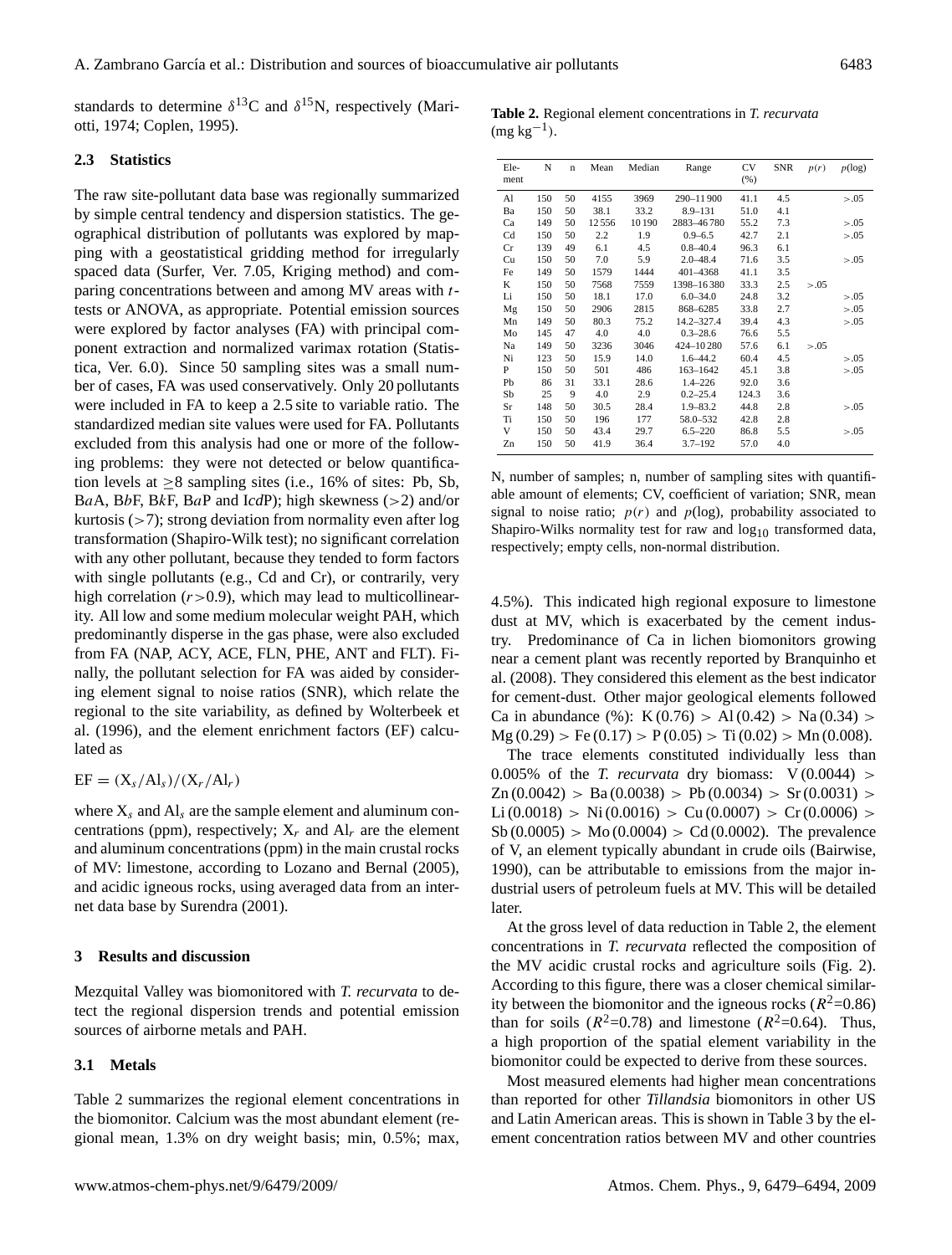

**Fig. 2.** Elements in *T. recurvata* and crustal/soil sources at Mezquital Valley ( $log_{10}$  transformed mean values, ppm=mg kg<sup>-1</sup>). Geochemical data: acidic igneous rocks, calculated from Verma-Surendra (2001); agricultural soils, median values among Flores-Delgadillo et al. (1992), Hernández-Silva et al. (1994), Huerta et al. (2002), Lucho-Constantino et al. (2005), and Siebe (1994); limestone (Lozano and Bernal, 2005).

(MV:OT). This ratio was  $\geq 2$  in 25 out of 44 cases in Table 3, which implies >100% higher bioaccumulation by the Mexican *Tillandsia*. The difference was larger for anthropogenic elements such as Ni, Pb and V, whose respective concentrations at MV were 79, 66 and up to 43 times higher than measured in *Tillandsia* biomonitors from Argentina (Wannaz et al., 2006a, b). Assuming similar interspecies ability to capture and retain airborne metals, such differences indicate that regional atmospheric deposition levels at MV are at least as high as indicated by those ratios. The MV:OT ratio was <1.0 only in 11 cases; i.e., lower element concentration at MV (Table 3). Most of them involved Cu and Zn biomonitored within urban/industrial areas at São Paulo, Brazil (Figuereido et al., 2007), Cali and Medellin, Colombia (Schrimpff, 1984). This is attributable to the fewer rural sites included in these studies, which are usually less exposed to anthropogenic emissions and tend to lower the regional mean estimates.

### **3.2 PAH**

Table 4 summarizes the regional concentration and variability of PAH in the biomonitor. The sum of quantified PAH per site ranged from 143 to 2568 ng  $g^{-1}$ , with regional mean and median equal to 572 and 439 ng g<sup>-1</sup>, respectively, indicating a data distribution skewed to the right. Apart from PHE and CHR, which were lognormally distributed, the rest of PAH had neither normal nor lognormal distributions. The regional variability of PAH depended on the compound, ranging from 58% (ACY) to 165% (FLN). The medium molecular weight PAH (MMW: PHE, ANT, FLT, PYR, BaA and CHR) was the most abundant group, representing 64.5% of the total measured PAH. The low molecular weight PAH (LMW: NAP, ACY, ACE and FLN) constituted 28.1%, and the high molecular weight (HMW: BbF, BkF, BaP, B*ghi*P and I*cd*P) only 7.3%. The relatively low amount of the most hazardous PAH group (HMW) deserves further research to be explained. Hypothetically, it may be attributed to photodegradation enhanced by the high solar irradiation rates received in this tropical semiarid region and the scarce protection from it provided by the very open local vegetation.

The most frequent PAH were FLT, FLN, PHE and PYR, which were present at all sampled sites, followed by CHR, NAP and B*ghi*P, which were missed only at one or two sites. Most HMW PAH had low to very low frequencies. For instance, BaP had quantifiable levels at only nine sites, and BaA, BkF and I*cd*P at the two sites closest to the petroleum refinery and the electrical power plant (Fig. 1). The most abundant compounds were FLT (24.2% of total quantified PAH, regional average), PHE (17.1%) and NAP (10.4%).

Table 5 compares the mean total PAH in *T. recurvata* at MV with other biomonitoring studies using *Tillandsia*. Such comparisons are, however, limited by the several factors affecting the total sum of PAH of each study; e.g., the number and type of measured compounds, the biomonitor's ability to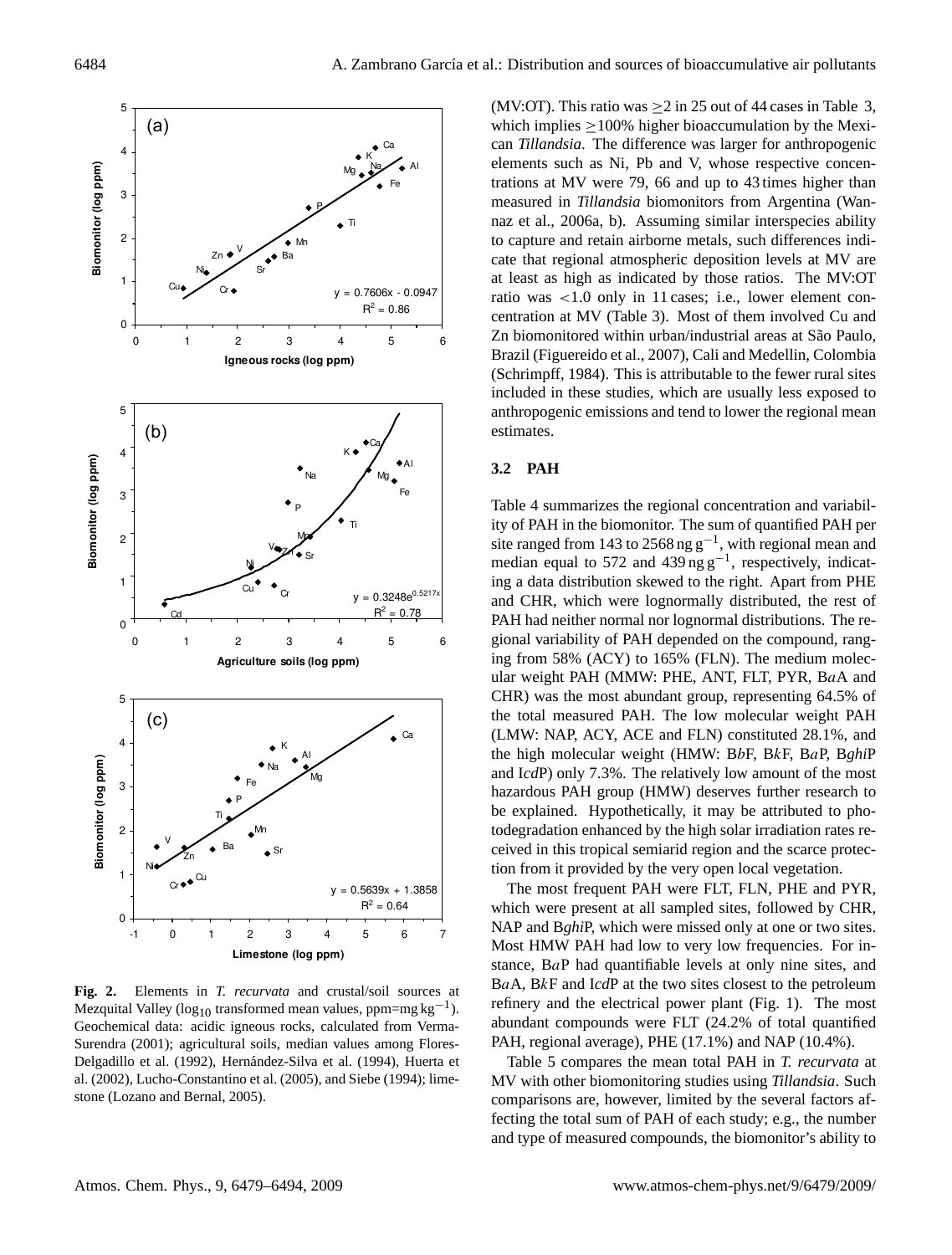| Element        | <b>MV</b> | Argentina <sup>1</sup> | Argentina <sup>2</sup> | Brazil <sup>3</sup> | Colombia <sup>4</sup> | Colombia  | $US^6$    |
|----------------|-----------|------------------------|------------------------|---------------------|-----------------------|-----------|-----------|
| Al             | 4155      |                        |                        | 1112(3.7)           |                       |           |           |
| Ba             | 38.1      |                        |                        | 36.8(1)             |                       |           |           |
| Ca             | 12556     |                        |                        | 3312 (3.8)          |                       |           | 4160(3.0) |
| C <sub>d</sub> | 2.2       |                        |                        |                     | 0.4(5.3)              | 0.82(2.6) |           |
| Cr             | 6.1       |                        |                        | 2.2(2.8)            |                       |           |           |
| Cu             | 7.0       | 0.9(7.8)               | 0.9(7.0)               | 19.3(0.4)           | 52.7(0.1)             | 30.5(0.2) | 7.1(1.0)  |
| Fe             | 1579      | 223(7.1)               | 257(6.1)               | 1144(1.4)           |                       |           | 575(2.7)  |
| K              | 7568      |                        |                        | 5890 (1.3)          |                       |           | 2550(3.0) |
| Mg             | 2906      |                        |                        | 2025(1.4)           |                       |           | 414(7.0)  |
| Mn             | 80.3      | 22.6(3.6)              | 22.3(3.6)              | 174(0.5)            |                       |           | 52.8(1.5) |
| Na             | 3236      |                        |                        | 1923(1.7)           |                       |           |           |
| Ni             | 15.9      | 0.2(79.4)              | 0.2(79.4)              |                     | 11.9(1.3)             | 52.8(0.3) |           |
| Pb             | 33.1      | 0.5(66.2)              | 0.5(66.2)              |                     | 40.6(0.8)             | 26.3(1.3) |           |
| Sb             | 4.0       |                        | 0.5(8.0)               |                     |                       |           |           |
| V              | 43.4      | 1.0(43.4)              | 1.1(39.5)              | 2.7(16.1)           |                       |           |           |
| Zn             | 41.9      | 4.0(10.5)              | 3.8(11.0)              | 111(0.4)            | 119(0.4)              | 379(0.1)  | 73.5(0.6) |

**Table 3.** Elements in other *Tillandsia* biomonitors from other countries (OT) respect to *T. recurvata* at Mezquital Valley, Mexico (MV). Units: mg kg−<sup>1</sup> ; values in parentheses, MV:OT ratio.

<sup>1</sup> Wannaz et al. (2006a), *T. capillaris*; <sup>2</sup> Wannaz et al. (2006b), *T. permutata*; <sup>3</sup> Figuereido et al. (2007), *T. usneoides*, average value for the two-months transplanting period presenting the maximum concentration, excluding the control site,  $4.5$  Schrimpff (1984), Cali and Medellín cities, respectively; <sup>6</sup> Husk et al. (2004), *T. usneoides* in Florida, samples recollected in 1998. Empty cells: data not reported.

capture and retain them, and design aspects of the biomonitoring studies; for instance, number and type of sampling sites, length of exposure and sampling strategy (in situ vs. transplanted samples). No difference was clear between the total PAH at MV and one heavily polluted site at Mexico City measured by Hwang et al. (2003) with pine needles, a morphologically and physiologically different receptor. The mean total PAH reported for *T. usneoides* from polluted sites in Río de Janeiro (De Sousa et al., 2007) doubled the mean value at MV. Nevertheless, the most polluted MV sites had similar or slightly different total PAH (1284– 1748 ng g−<sup>1</sup> ) than the polluted sites at Rio de Janeiro, and no MV site had lower total PAH than unpolluted Brazilian sites (93 to  $175 \text{ ng g}^{-1}$ ). Levels of total PAH at MV were 70% to 140% higher than recorded for two different *Tillandsia* species transplanted from Costa Rica into downtown Florence, Italy, for eight months (Brighina et al., 2002).

# **3.3**  $\delta^{13}$ **C** and  $\delta^{15}$ **N**

The spatial patterns of the  $\delta^{13}$ C and  $\delta^{15}$ N in *T. recurvata* reflected quite well the main land uses at MV. Interestingly, these ratios showed that this epiphyte is naturally less discriminatory against  ${}^{13}C$  and more discriminatory against  ${}^{15}N$ than most terrestrial plants.

The regional  $\delta^{13}$ C ratio (mean,  $-14.6\%$ ; min,  $-15.7\%$ ; max, −13.7‰) was similar to known values for this species (−15.3‰ to −13.2‰, Martin, 1994) and within range for *Tillandsia* with crassulacean acid metabolism (CAM;  $\delta^{13}$ C>−20‰, Crayn et al., 2004); i.e., plants which fix CO<sub>2</sub>

| <b>HAP</b>    | N              | $\mathbf n$    | Mean | Median | Range        | CV    |
|---------------|----------------|----------------|------|--------|--------------|-------|
|               |                |                |      |        |              | (% )  |
| <b>NAP</b>    | 141            | 49             | 82.3 | 49.6   | $6.0 - 607$  | 122.8 |
| ACY           | 85             | 40             | 88.6 | 78.8   | $10.2 - 292$ | 61.9  |
| ACE           | 51             | 32             | 19.6 | 13.4   | $1.1 - 87.0$ | 95.6  |
| <b>FLN</b>    | 129            | 50             | 37.6 | 21.4   | $7.2 - 386$  | 134.6 |
| PHE           | 150            | 50             | 136  | 114    | $9.9 - 624$  | 60.3  |
| <b>ANT</b>    | 92             | 42             | 9.0  | 7.1    | $1.7 - 27.0$ | 63.0  |
| <b>FLT</b>    | 150            | 50             | 192  | 72.2   | 19.3-1674    | 164.9 |
| <b>PYR</b>    | 148            | 50             | 25.9 | 22.1   | $0.03 - 158$ | 88.0  |
| BaA           | 2              | $\overline{c}$ | 12.8 | 12.8   | $0.2 - 25.4$ | 139.7 |
| <b>CHR</b>    | 127            | 49             | 22.5 | 18.2   | $1.9 - 92.9$ | 72.6  |
| BbF           | 75             | 40             | 18.3 | 13.2   | $0.1 - 131$  | 118.0 |
| BkF           | $\overline{c}$ | $\overline{c}$ | 13.5 | 13.5   | $1.7 - 25.3$ | 123.6 |
| BaP           | 12             | 9              | 41.7 | 39.9   | $2.4 - 87.6$ | 58.2  |
| BghiP         | 112            | 48             | 28.1 | 22.5   | $4.0 - 134$  | 73.7  |
| IcdP          | $\overline{2}$ | $\overline{2}$ | 67.0 | 67.0   | $22.2 - 112$ | 94.4  |
| <b>LMW</b>    | 150            | 50             | 164  | 128    | 12.4-738     | 81.2  |
| <b>MMW</b>    | 150            | 50             | 376  | 261    | 74.1-2131    | 96.8  |
| <b>HMW</b>    | 122            | 50             | 42.5 | 32.8   | $0.1 - 250$  | 85.0  |
| $\Sigma$ HAPs | 150            | 50             | 572  | 439    | 142.6–2568   | 76.7  |

**Table 4.** Regional PAH concentrations (ng g−<sup>1</sup> ) in *T. recurvata*.

N, number of samples; n, number of sampling sites with quantifiable amount of PAH; CV, coefficient of variation.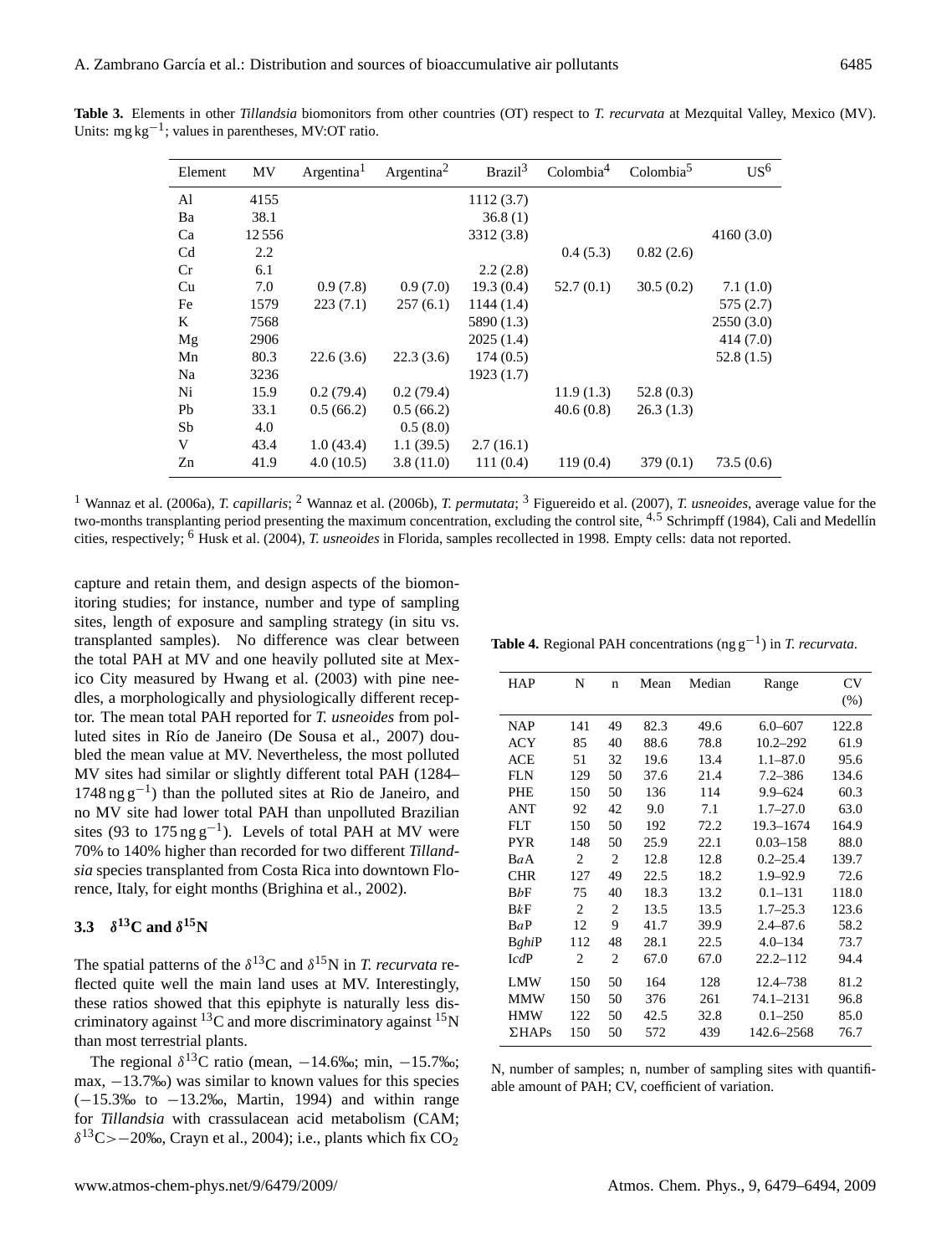**Table 5.** Mean PAH concentration (ng g−<sup>1</sup> ) in *T. recurvata* at Mezquital Valley (MV) and *Tillandsia* in other countries (OT). Values in parentheses are the MV:OT ratio.

| <b>HAPs</b>  | MV   | Mexico<br>City <sup>1</sup> | Sao Paulo,<br>Brazil <sup>2</sup> |                     | Florence,<br>Ital $v^3$ |            |  |
|--------------|------|-----------------------------|-----------------------------------|---------------------|-------------------------|------------|--|
|              |      |                             | Polluted<br>sites                 | Unpolluted<br>sites | T. caput-<br>medusae    | T. bulbosa |  |
| <b>NAP</b>   | 82.3 |                             | 70.7 (1.2)                        | 11.4(7.2)           |                         |            |  |
| <b>ACY</b>   | 88.6 | 8.3(10.7)                   | 10.2(8.7)                         | 1.4(63.3)           | 23.4(3.8)               | 55.1 (1.6) |  |
| <b>ACE</b>   | 19.6 | 1.7(11.5)                   | 13.7(1.4)                         | 8.6(2.3)            | 53.6 (0.4)              | 53.9 (0.4) |  |
| <b>FLN</b>   | 37.6 |                             | 24.6(1.5)                         | 9.5(4.0)            | 4.0(9.4)                | 112.1(0.3) |  |
| PHE          | 136  | 15.8(8.6)                   | 198.2 (0.7)                       | 18.6(7.3)           |                         |            |  |
| <b>ANT</b>   | 9.0  | 2.39(3.8)                   | 23.3(0.4)                         | 1.5(6.0)            | 6.9(1.3)                | 14.0(0.6)  |  |
| FLT.         | 192  | 66.9(2.9)                   | 211.5 (0.9)                       | 20.1(9.6)           |                         |            |  |
| <b>PYR</b>   | 25.9 | 118(0.2)                    | 145.1 (0.2)                       | 14.2(1.8)           |                         |            |  |
| BaA          | 12.8 | 11.6(1.1)                   | 41.9(0.3)                         | 3.9(3.3)            | 24.5(0.5)               | 10.8(1.2)  |  |
| <b>CHR</b>   | 22.5 | 49.8(0.5)                   | 119.4 (0.2)                       | 18.3(1.2)           | 34.9(0.6)               | 18.5(1.2)  |  |
| $Bb+kF$      | 31.8 | 47.2(0.7)                   | 111.6(0.3)                        | 15.9(2.0)           |                         |            |  |
| BaP          | 41.7 | 9.2(4.5)                    | 72.7(0.6)                         | 4.0(10.4)           | 8.26(5.0)               | 35.0(1.2)  |  |
| BghiP        | 28.1 | 39.7 (0.7)                  | 29.3(1.0)                         | 5.0(5.6)            | 28.2(1.0)               |            |  |
| IdcP         | 67.0 | 28.2(2.4)                   | 31.1(2.2)                         | 3.9(17.2)           | 33.2(2.0)               | 12.4 (5.4) |  |
| $\Sigma$ PAH | 572  | 563(1.0)                    | 1067(0.5)                         | 138 (4.1)           | 238(2.4)                | 330 (1.7)  |  |

<sup>1</sup> Hwang et al. (2003): measurements in *Pinus maximartinezii* needles at one site with vehicle/industrial emissions. <sup>2</sup> After de Souza Pereira et al. (2007): average summer and winter measurements in *T. usneoides*. <sup>3</sup> Brighigna et al. (2002): eight-month transplanting study at an urban site. Empty cells: data not reported.

predominantly at night as a water-saving adaption to arid environs (Pierce et al., 2002). This ratio was the most homogeneous of the measured variables. It varied only 2‰ throughout MV (CV, 9.0%). Its less negative values occurred at the predominantly rural NW sector of the valley  $(\delta^{13}C = -14.3\% \text{ m} \pm 0.13, \text{ mean} \pm \text{ standard error})$ , being on average 0.6‰ higher than at the industrialized SE sector  $(-14.9\% \pm 0.12; p<0.006$  from one-way ANOVA by sectors). This suggests that *T. recurvata* has a "background"  $\delta^{13}$ C signature similar to values recorded at the NW sector of MV  $(-14.3\%)$ , on average).

The  $\delta^{13}$ C values of *T. recurvata* decreased from the rural periphery of MV to the core industrial area, from values ≥−14.5‰ to ≤−15‰ (Fig. 3a). This negative shift reflected the increased emissions of <sup>13</sup>C-depleted compounds from industrial fossil fuel combustion. The crude oils processed there have an average  $\delta^{13}C = -27\%$ , as inferred from available data for Mexican petroleum (e.g., Macko and Parker, 1983; Prinzhofer et al., 2000); i.e., 12.4‰ more negative than the mean value for *T. recurvata*. The effect from petroleum sources was further recognized by the regional correlation of  $\delta^{13}$ C with the Ni/V ratio (r=0.39, p=0.01), which was even closer ( $r=0.70$ ,  $p=0.001$ ) when considering only the sampling sites along a belt transect in the predominant wind direction (NE-SW). Since Ni and V are the predominant trace metals in crude oils and keep relatively constant mutual proportions, their ratios (Ni/V or V/Ni) are used for geochemical classification of crude oils (Bairwise, 1990) and as environmental indicators for petroleum sources (Ganor et al.,

1988). Figure 4 illustrates the parallel pattern followed by  $\delta^{13}$ C and Ni/V along a NE-SW transect, including a sharp decline at the closest downwind sites from the main petroleum sources (km 0). The regional mean Ni/V for *T. recurvata* was  $0.49\pm0.29$  (n=50). The lower (<0.20) and higher values  $(>0.80)$  of this ratio occurred, respectively, near and far from the petroleum facilities. The Mexican crude oils used at MV have Ni/V values ranging from 0.07 to 0.24, and 0.17 on average, calculated from data by Castro and Vazquez (2009) and Espinosa Pena et al. (1996). Thus, the biomonitor tended to acquire Ni/V values similar to crude oil at the sites more exposed to petroleum combustion emissions (Fig. 4).

The spatial pattern of  $\delta^{15}N$  reflected clearly the agriculture, industrial and rural land uses at MV. The regional mean was −3.0‰ (min, −9.9‰; max, 3.3‰), which represented a 6‰ to 9.6‰ <sup>15</sup>N enrichment respect to other Mexican atmospheric *Tillandsia* from less polluted habitats ( $\delta^{15}N = -9.0\%$ to −12.6‰, Hietz and Wanek, 2003; Hietz et al., 1999). The lowest, probably "background" signature for *T. recurvata*, occurred at the rural SW corner of MV ( $\delta^{15}N \approx -7.0\%$ ). Since the  $\delta^{15}N$  of land plants range roughly from  $-7\%$  to +9‰ (Kelly et al., 2005), this *Tillandsia* belongs to the most discriminative plants against  ${}^{15}N$ . This suggests that it could rely on biologically usable atmospheric compounds with low  $\delta^{15}$ N, such as gaseous NH<sub>3</sub> and its derivative aerosol NH<sup>+</sup> 4 (Krupa, 2003). Another contributing factor may be a symbiotic association with bacteria able to convert atmospheric  $^{14}N_2$  into usable salts for *T. recurvata*. Puente and Bashan (1994) documented the occurrence of such bacteria in Mexican *T. recurvata*, but their function needs to be proven.

The *T. recurvata*  $\delta^{15}N$  pattern at MV changed from positive  $(>3.0\%)$  to negative  $(<-6.0\%)$  along the predominant wind direction (NE-SW, Fig. 3b). The most positive to slightly negative values occurred at the NNE sector of the valley, near agriculture and industrial/urban areas, whereas the most negative were recorded at the farther WSW rural sites. Similarly high to low plant  $\delta^{15}N$  spatial contrasts have been documented for other industrial/urban or agriculture areas respect to rural/remote locations (Gerdol et al., 2002; Jung et al., 1997; Pearson et al., 2000; Solga et al., 2005). Such contrasts are attributed in general to the higher N emission/deposition by human activities in the former areas, an explanation that finds support from the positive correlations often observed between the plant  $\delta^{15}$ N and the total N deposition (e.g., Pardo et al., 2007; Skinner et al., 2006). Two major, probably supplementary, hypotheses have been proposed about what causes the higher plant  $\delta^{15}N$  at the urban/industrial areas: a) increased exposure to some oxidized N species  $(NO_x)$  from fossil fuel combustion, and b) fractionating losses of the lighter  $14N$  compounds from the plants by leaching or nitrification processes with subsequent concentration of  $^{15}N$  in the remaining N pools (Jung et al., 1997). Solga et al. (2005) reported a  $\delta^{15}N$  spatial difference between mosses near agriculture areas (lower values)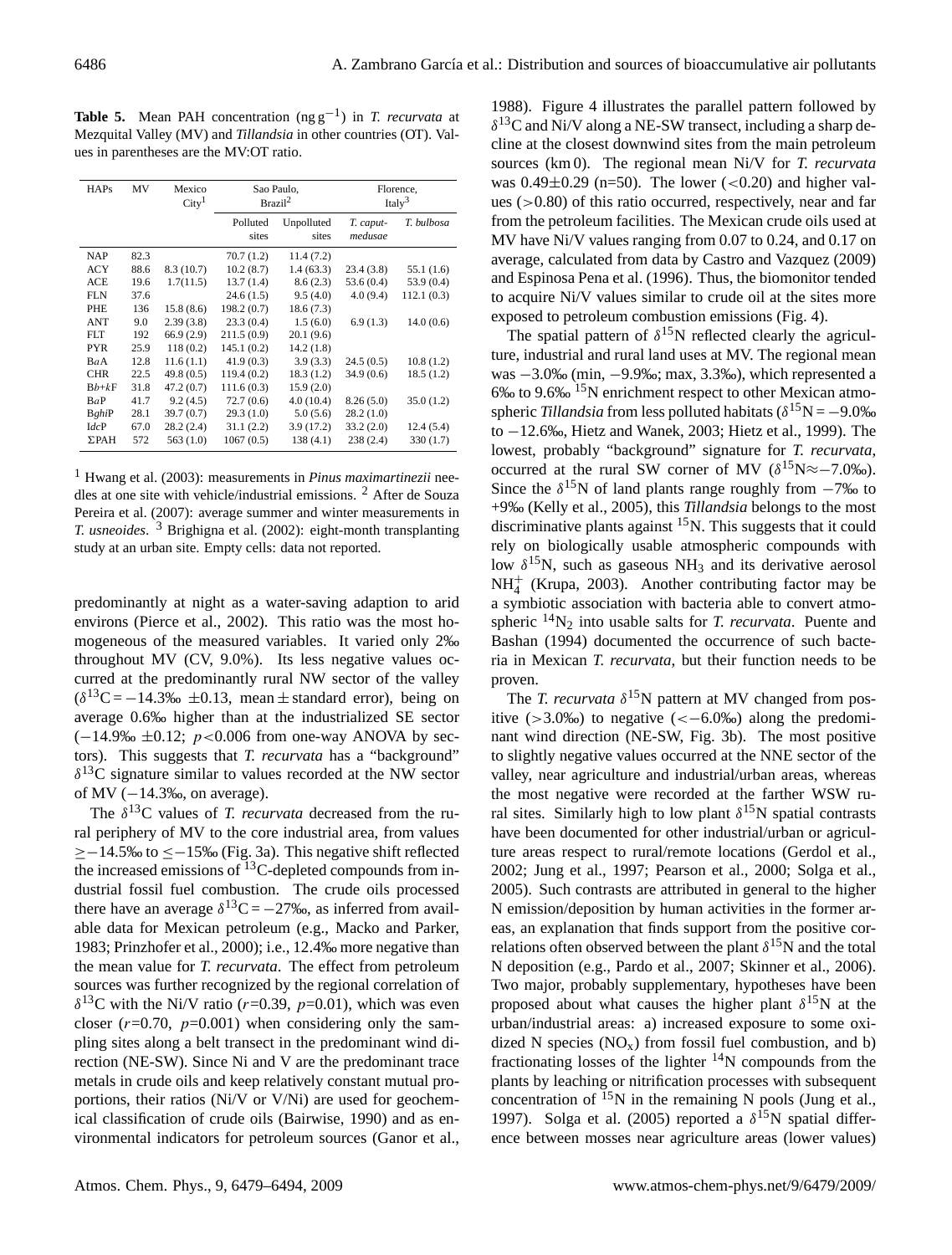

**Fig. 3.** Spatial distribution of the natural *T. recurvata*  $\delta^{13}C$  (a) and  $\delta^{15}$ N (b) isotopic ratios (per mil, ‰) at Mezquital Valley.

and rural environs (higher values) negatively correlated with the NH<sup> $+$ </sup>:NO<sub>3</sub> ratio of the bulk N deposition. This implies that increasing the proportion of  $NO_3^-$  and compounds with high  $\delta^{15}$ N, like N<sub>2</sub>O (+6.7 to +7.0‰, Brenninkmeijer et al., 2003), would shift positively this plant ratio. The same effect would result by lowering the proportion of  $NH<sub>4</sub><sup>+</sup>$  and other  $15$ N-depleted compounds.

Although there may be a variety of N atmospheric compounds contributing to the *T. recurvata*  $\delta^{15}$ N spatial pattern, specifying which of them accounted for it was beyond the reach of this survey. It can be, however, hypothesized that the higher  $\delta^{15}$ N values near the agriculture areas may be related to the heavy use of untreated wastewater for irrigation. There are no  $\delta^{15}N$  data for this water, but it is reasonable to assume high positive values, as reported elsewhere for wastewater ( $\delta^{15}N = +10\%$  to +22‰). Soils and plants exposed to such <sup>15</sup>N-enriched water tend to acquire high  $\delta^{15}N$ 



**Fig. 4.** Median  $\delta^{13}$ C (triangles) and Ni:V ratios (squares) in *T. recurvata* at sites along a transect oriented with the predominant wind direction at Mezquital Valley (arrow). The main petroleum combustion sources are located at km 0. The  $\delta^{13}$ C values were added 16 to allow the logarithmic transformation of the y-axis. The fitting lines are two-period running means.

values (Cole et al., 2004; Wigand et al., 2007). This is most likely the case at MV, where agriculture soils have a net positive N balance despite the substantial loss that may occur by volatilization from the open wastewater channels and during irrigation (Siebe, 1998). However, it can be hypothesized that gaseous and particulate emissions of compounds with high  $\delta^{15}N$  (e.g., N<sub>2</sub>O and NO<sub>3</sub>, respectively) from those channels and soils are large enough to convert the naturally negative  $\delta^{15}$ N of *T. recurvata* into positive values. Recent, spatially limited measurements (5 ha) on the emissions of N2O from local agriculture soils showed rates varying from 0.01–0.04 mg m<sup>-2</sup> h<sup>-1</sup> before irrigation with wastewater to 3.4 mg m<sup>-2</sup> h<sup>-1</sup> after irrigation, which are similar to fluxes from artificially fertilized soils (González-Méndez, et al. 2008). Other regional activities, like burning agriculture debris, may also contribute with high  $15N$  emissions.

The  $\delta^{15}$ N values at the core industrial area were similar to those at agriculture sites (0‰ to  $+3$ ‰). This could be due both to in situ  $NO<sub>x</sub>$  emissions from fossil fuel combustion sources (signaled with C, E and R in Fig. 3b) and to downwind transport of <sup>15</sup>N-enriched compounds from the main agriculture areas located immediately to the north of the industrial park.

# **3.4 Distribution of pollutants and identification of major emission sources**

Some insights on the element spatial dispersion at MV can be derived from their regional variability in the biomonitor (Table 2). The average coefficient of variation was 58% and ranged from 25% (Li) to 124% (Sb). The elements with lower variability, such as the same Li and  $K(33%)$  were in general more homogeneously distributed throughout the region than those more variable (e.g., V, 87%, Cr, 96%). The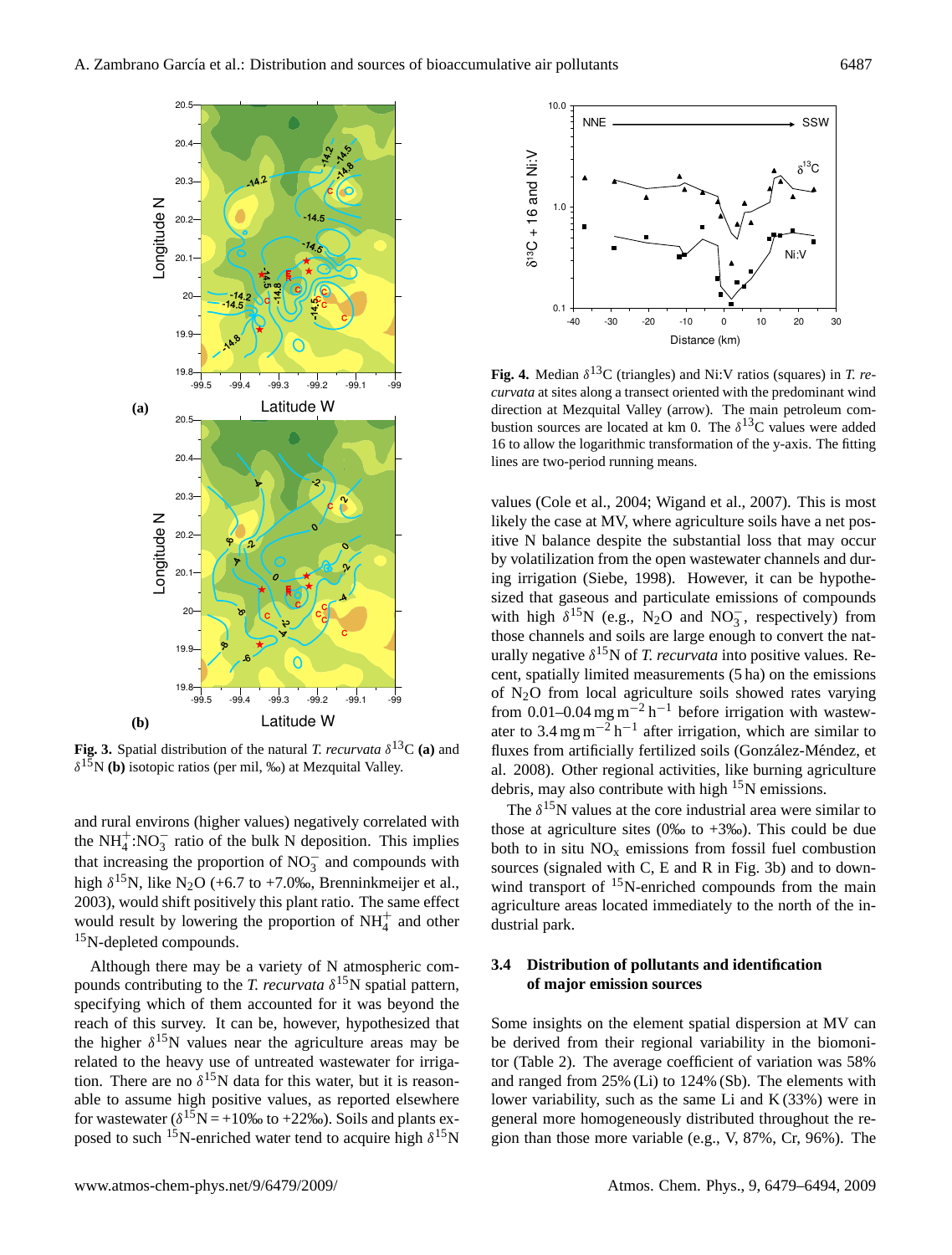former elements are more likely to be emitted by widely distributed sources; e.g., soil or crustal rocks, whereas the latter ones may derive from localized emission sources.

In looking for general spatial patterns at MV, the predominantly agricultural north was compared to the industrial south using the median site concentrations and straight  $t$ -tests. Eleven elements (Al, Ba, Ca, Fe, Mg, Mo, Ni, Sr, Ti, V and Zn) plus CHR and PYR had 18 to 214% higher concentrations at the industrial area ( $p < 0.05$ , Table 6). None was significantly more concentrated at the agricultural north. Such spatial difference is partially illustrated in Fig. 5. This figure plots the site normalized median concentration of Ca, CHR, PYR and V within a belt transect oriented along the predominant wind direction (NNE to SSW), including the main types of particle emitters in the region. At the industrial area  $(\geq 0 \text{ km in Fig. 5})$ , those pollutants had site concentrations up to 5.2 (Ca), 4.2 (CHR), 4.8 (PYR) and 29 (V) times higher than at the farthest north, rural location (Mixquiahuala), located 37 km from the industrial area (Fig. 5). At sites near or within the main north agriculture area  $(-2)$  to  $-30$  km in Fig. 5), most elements and PAH had intermediate concentrations.

Figure 6 illustrates four selected distribution patterns of pollutants as mapped with the median site data. Vanadium had a well-defined concentration peak  $(>175 \text{ mg kg}^{-1})$  located 3.7 km to the south of the petroleum refinery and the power plant (Fig. 6a). Its concentration dropped centrifugally from there, but at faster rate toward the north than to the south, indicating air transport in this latter direction. The V concentration increased again southward (ca., 12 km from the main peak) probably due to further fossil fuel emissions from cement industries, which are also heavy users of residual petroleum and other materials (petcoke, natural gas, vehicle tires and a variety of residual materials).

Chromium had also a single concentration peak (>20 mg kg−<sup>1</sup> , Fig. 6b). In contrast with V, this was located at the north of the valley; i.e., upwind from the industrial park. At the rest of the sampling areas, the biomonitor accumulated rather similar Cr levels ( $\approx$ 5 mg kg<sup>-1</sup>). Two potential sources causing that Cr peak are nearby polluted agriculture soils and limestone dust from quarrying.

Calcium (Fig. 6c) had two high concentration spots, one at the SE ( $>36000$  mg kg<sup>-1</sup>) and another at the NE  $(>25000 \,\text{mg}\,\text{kg}^{-1})$  of the study region, coinciding with two major limestone areas where mining for cement materials occurs. In general, this element was more concentrated in the biomonitor at the East half of MV were limestone rocks predominate.

Figure 6d shows the distribution of total PAH. The highest concentrations were recorded at the south of MV, mainly to the WSW of the core industrial area. The lowest levels occurred at rural NW sector, upwind respect to the urban/industrial areas. The tree concentration peaks in Fig. 6d were determined by the most abundant MMW (FLT and

| Pollutant      | North           | South           | $D^1$ |
|----------------|-----------------|-----------------|-------|
| Al             | 3724±919        | $4625 \pm 2004$ | 24.2  |
| Ba             | $31.0 \pm 6.6$  | $43.5 \pm 18.2$ | 40.3  |
| Ca             | 9453±4074       | 15577±7079      | 64.8  |
| C <sub>d</sub> | $2.1 \pm 0.8$   | $2.1 \pm 0.6$   |       |
| Cr             | $5.9 \pm 6.1$   | $4.7 + 2.2$     |       |
| Cu             | $6.1 \pm 2$     | $6.7 \pm 2.9$   |       |
| Fe             | $1283 \pm 278$  | 1848±702        | 44.0  |
| K              | 7078±2058       | 7786±1478       |       |
| Li             | $17.0 \pm 3.2$  | $18.7 \pm 3.8$  |       |
| Mg             | 2647±693        | $3111 \pm 971$  | 17.5  |
| Mn             | $77.3 \pm 18.0$ | $79.4 \pm 23.7$ |       |
| Mo             | $3.2 \pm 1.7$   | $4.8 \pm 3.3$   | 50.0  |
| Na             | 3215±1414       | $2815 \pm 1421$ |       |
| Ni             | $11.2 \pm 5.0$  | $20.8 \pm 10.3$ | 85.7  |
| P              | $478 \pm 131$   | $505 \pm 235$   |       |
| Sr             | $26.8 \pm 7.2$  | $34.8 \pm 14.3$ | 29.9  |
| Ti             | $164 + 35$      | $230+93$        | 40.2  |
| V              | $21.0 \pm 7.0$  | $65.9 \pm 38.9$ | 213.8 |
| Zn             | $31.4 \pm 6.9$  | $52.0 \pm 27.8$ | 65.6  |
| <b>NAP</b>     | $55.5 \pm 39.2$ | $107 + 144$     |       |
| <b>FLN</b>     | $26.9 \pm 25.1$ | $46.9 \pm 73.3$ |       |
| <b>PHE</b>     | $113 + 55$      | $144\pm 69$     |       |
| <b>FTN</b>     | $136\pm266$     | $159 + 171$     |       |
| <b>PYR</b>     | $16.1 \pm 8.6$  | $28.8 \pm 11.9$ | 78.9  |
| <b>CRY</b>     | $14.8 \pm 7.2$  | $27.3 \pm 16.8$ | 84.5  |
| <b>BGP</b>     | $25.5 \pm 12.0$ | $28.0 \pm 15.6$ |       |
|                |                 |                 |       |

Table 6. Mean and standard deviation of elements (mg kg<sup>-1</sup>) and PAH (ng g<sup>-1</sup>) in *T. recurvata* at north and south Mezquital Valley.

 $<sup>1</sup>$  D, significant South – North percent difference</sup> (Student t,  $p < 0.05$ ).

PHE) and LMW (NAP) PAH, probably reflecting vehicular emissions from the closest urban settlements.

Prior to factor analysis, the element signal-to-noise ratio (SNR) and enrichment factors (EF) were considered as criteria for variable selection (see Sect. 2.3). The average SNR was 4.1 (min, 2.1, Cd; max, 7.3, Ca, Table 2), a good ratio in signal information for a biomonitoring survey. Comparatively, Wolterbeek et al. (1996) reported average SNR values from 1.3 to 3.4 for lichens, mosses and tree bark biomonitors in Europe.

Figure 7 shows the mean element EFs relative to the Al concentrations in the regional limestone and igneous rocks. It includes only elements quantified in both rock types. Enrichment values close to 1.0 are indicative of crustal origin. Higher values, subjectively  $\geq$ 5, indicate enrichment by anthropogenic emissions. Since K, Ni, P, V and Zn were more enriched than expected from both rock types, they are likely to derive from industrial (Ni, V and Zn) and, tentatively, agricultural sources (K and P). In contrast, Na was enriched only respect to limestone; whereas Ca and Cu were enriched respect to igneous rocks. The rest of elements in Fig. 7, Ba,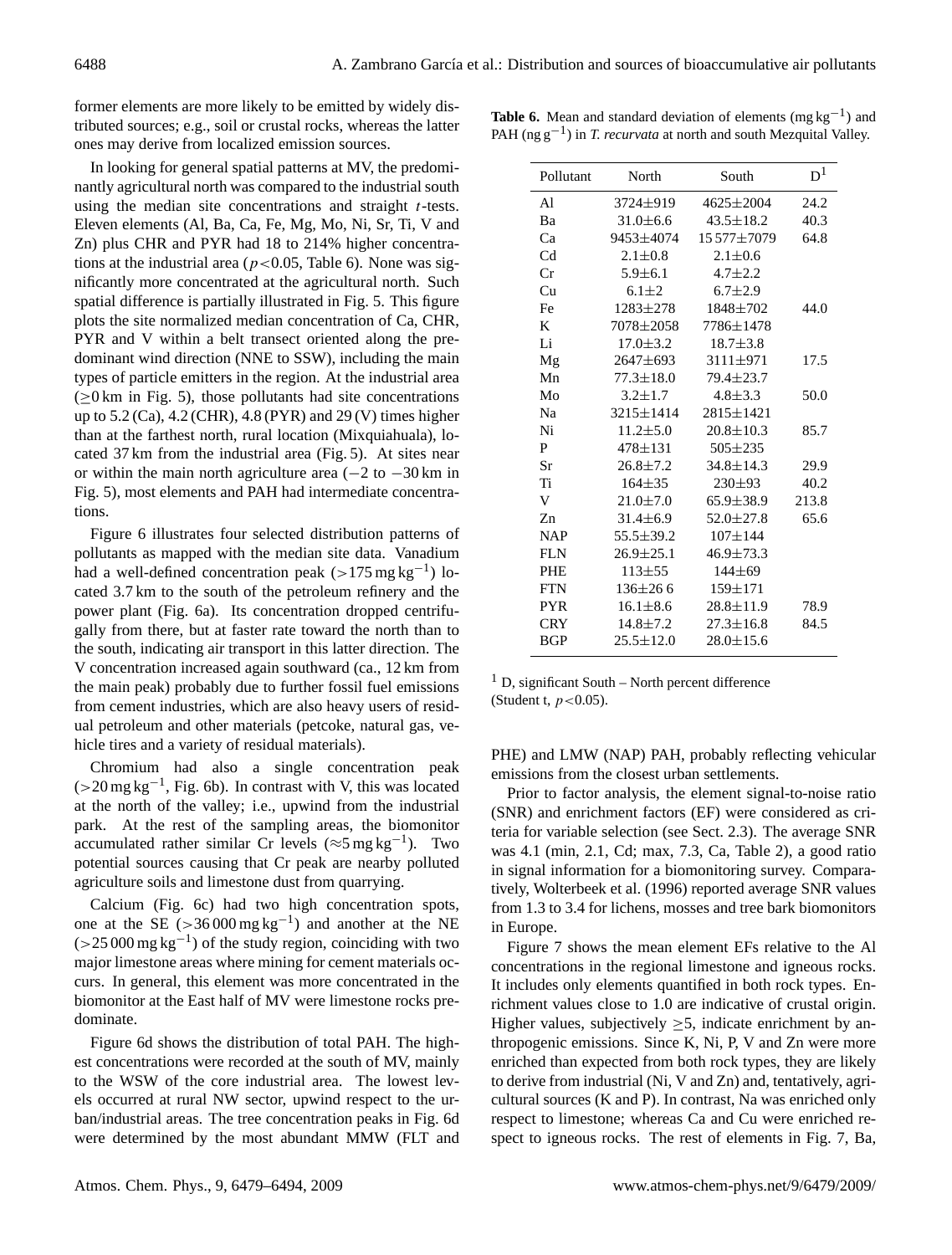

**Fig. 5.** Normalized median site concentration of two metals and two PAH in *T. recurvata* along a NNE-SSW transect at Mezquital Valley. The 100 value represents the maximum site concentration: Ca, 32 600 mg kg<sup>-1</sup>; CRY, 82.1 ng g<sup>-1</sup>; PYR, 65.9 ng g<sup>-1</sup>; V, 197.2 mg kg−<sup>1</sup> . The border between the main agricultural and industrial areas is roughly located at km 0.

|                      | F1      | F <sub>2</sub> | F3      | F <sub>4</sub> | F <sub>5</sub> |
|----------------------|---------|----------------|---------|----------------|----------------|
| Ti                   | 0.89    | 0.07           | 0.25    | 0.16           | 0.17           |
| Ba                   | 0.87    | 0.26           | 0.14    | $-0.07$        | 0.17           |
| Fe                   | 0.86    | 0.08           | 0.32    | 0.14           | 0.19           |
| Al                   | 0.78    | 0.30           | 0.30    | 0.08           | 0.22           |
| Sr                   | 0.72    | 0.26           | 0.25    | $-0.15$        | 0.21           |
| Cu                   | 0.61    | 0.44           | 0.09    | 0.27           | 0.05           |
| Mn                   | 0.25    | 0.70           | $-0.14$ | 0.18           | $-0.18$        |
| Mg                   | 0.35    | 0.68           | 0.13    | 0.24           | 0.21           |
| Zn                   | 0.24    | 0.66           | 0.57    | 0.08           | 0.19           |
| Na                   | 0.22    | -0.71          | $-0.08$ | 0.37           | 0.06           |
| <b>PYR</b>           | 0.17    | 0.05           | 0.81    | 0.12           | 0.03           |
| V                    | 0.33    | 0.19           | 0.79    | $-0.06$        | 0.29           |
| <b>CRY</b>           | 0.23    | 0.24           | 0.78    | 0.05           | 0.34           |
| Ni                   | 0.12    | $-0.28$        | 0.73    | $-0.04$        | $-0.26$        |
| Ca                   | 0.49    | 0.04           | 0.62    | 0.05           | 0.33           |
| BgP                  | $-0.20$ | 0.13           | 0.14    | 0.72           | $-0.15$        |
| K                    | 0.31    | $-0.02$        | $-0.02$ | 0.71           | 0.04           |
| $\delta^{15}{\rm N}$ | 0.26    | $-0.19$        | $-0.05$ | $-0.2$         | 0.69           |
| P                    | 0.42    | 0.27           | 0.17    | 0.08           | 0.67           |
| $\delta^{13}C$       | $-0.08$ | $-0.01$        | $-0.19$ | $-0.01$        | $-0.73$        |
| % variance           | 39.5    | 11.3           | 9.8     | 8.1            | 5.2            |

**Table 7.** Factor analysis of pollutants in *T. recurvata* (n=50).

Cr, Mg, Mn, Sr and Ti, probably originated from crustal/soil sources. The natural emission of some elements can be enhanced by activities like mining. This could be the case for Ca and Cr, whose highest site concentrations occurred near limestone mining areas.

Table 7 shows a factor analysis solution for the 50 MV sites  $\times$  20 pollutants standardized data. Five factors (F1 to F5) or potential sources with eigenvalues  $>1.0$  accounted for 74% of the data variance. Most of it (39.5%) was associated to F1, which was loaded by  $Ti > Ba > Fe > Al > Sr > Cu$ (loadings  $>0.6$ ), and to some extent by Ca (0.49). Such composition indicates crustal sources, including both igneous rocks and limestone (Ca). According to the site scores from FA (not shown), this factor was geographically centered at the MV agriculture/industrial frontier, 1.5 km from the refinery in NE direction, where the first four elements (Ti to Al) peaked in concentration. This suggests soil dust traveling N to S from the agriculture areas as the element vehicle. Since most F1 elements are considerably more concentrated in the local igneous rocks than in limestone (igneous to limestone concentration ratios: Al, 106:1; Ba, 48:1; Cu, 3:1; Fe, 1201:1; Ti 340:1, with data by Lozano and Bernal, 2005; Surendra, 2001), this factor appears more related to soil sources composed predominantly by igneous parental material.

Factor 2 (11.3% of variance) was loaded  $(>0.60)$  by  $Mn>Mg>Zn$ , and slightly by Cu (0.44). Interestingly, Na had a negative loading (−0.71) on this factor. This reflected a major spatial contrast between Na, with higher concentrations (4000 to 5000 mg  $kg^{-1}$ ) within or near agriculture areas (Fig. 8); whereas the other elements were more concentrated at the farther rural areas to the south  $(Mn>100$  mg kg<sup>-1</sup>) and SE of MV (Mg>4000 mg kg<sup>-1</sup>). Although Zn had high levels at some industrial sites (>60 mg kg<sup>-1</sup>), it kept similar concentrations at the SE rural area, resembling the Mg pattern. This factor may be also related to soil sources, but distinguishing saline agriculture soils at the MV lowlands (Na) from natural soils (Mg, Mn and Zn). Sodium is the main cation in irrigation wastewater at MV (Cervantes-Medel and Armienta, 2004; Jimenez and Chávez, 2004), which is attributed transport by wastewater from the saline areas near Mexico City (Siebe, 1998). However, potential inputs from other sources for the elements loading on this factor cannot be excluded. For instance, industrial particulate matter traveling N to S (Cu and Zn) and gasoline vehicle emissions (Mn) from a major line source located at the S limit of MV, the Mexico City-Querétaro highway.

Factor 3 (F3) accounted for 9.8% of the variance and was significantly loaded ( $>0.60$ ) by PYR  $>V>CRY>Ni>Ca$ and  $Zn(0.57)$ . It is clearly an anthropogenic factor with pollutants from fossil fuel combustion and cement production (Ca). The presence of Ca on this factor is explained by the spatial concurrence of the main petroleum combustion sources and the major limestone quarries and cement plants, which are also heavy users of fossil fuels, at the SSE sector of MV. The negative loading of  $\delta^{13}$ C on this factor added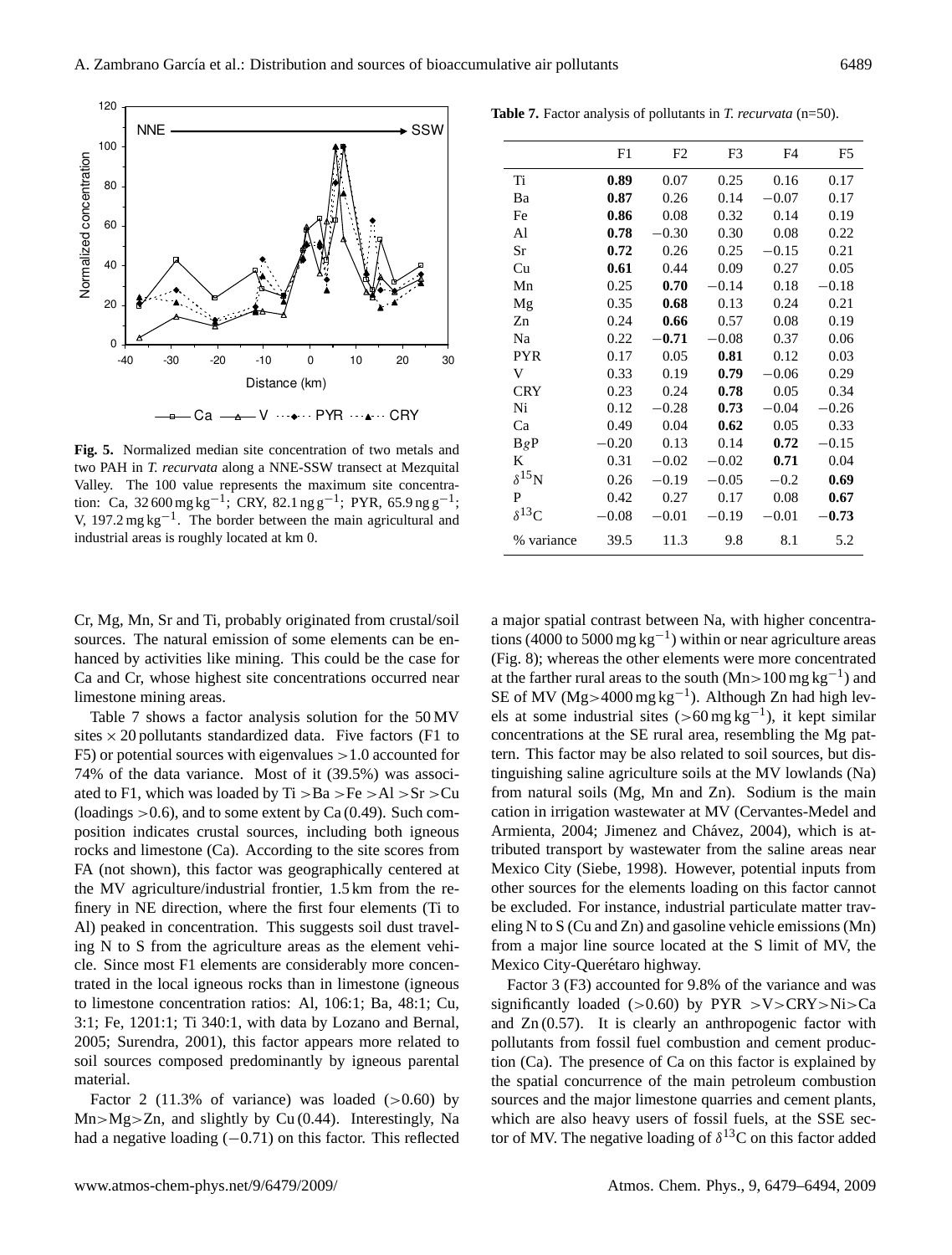

**Fig. 6.** Spatial distribution of V **(a)**, Cr **(b)**, Ca **(c)** and total PAH **(d)** in *T. recurvata* at Mezquital Valley. Units: mg kg−<sup>1</sup> .



-99.5 -99.4 -99.3 -99.2 -99.1 -99 Latitude W  $19.8 -$ 19.9 20 20.1 20.2 20.3 20.4 20.5 Longitude N

**Fig. 7.** Mean element enrichment factors in *T. recurvata* at Mezquital Valley.

**Fig. 8.** Spatial distribution of Na in *T. recurvata* at Mezquital Valley. Units:  $mg \, kg^{-1}$ .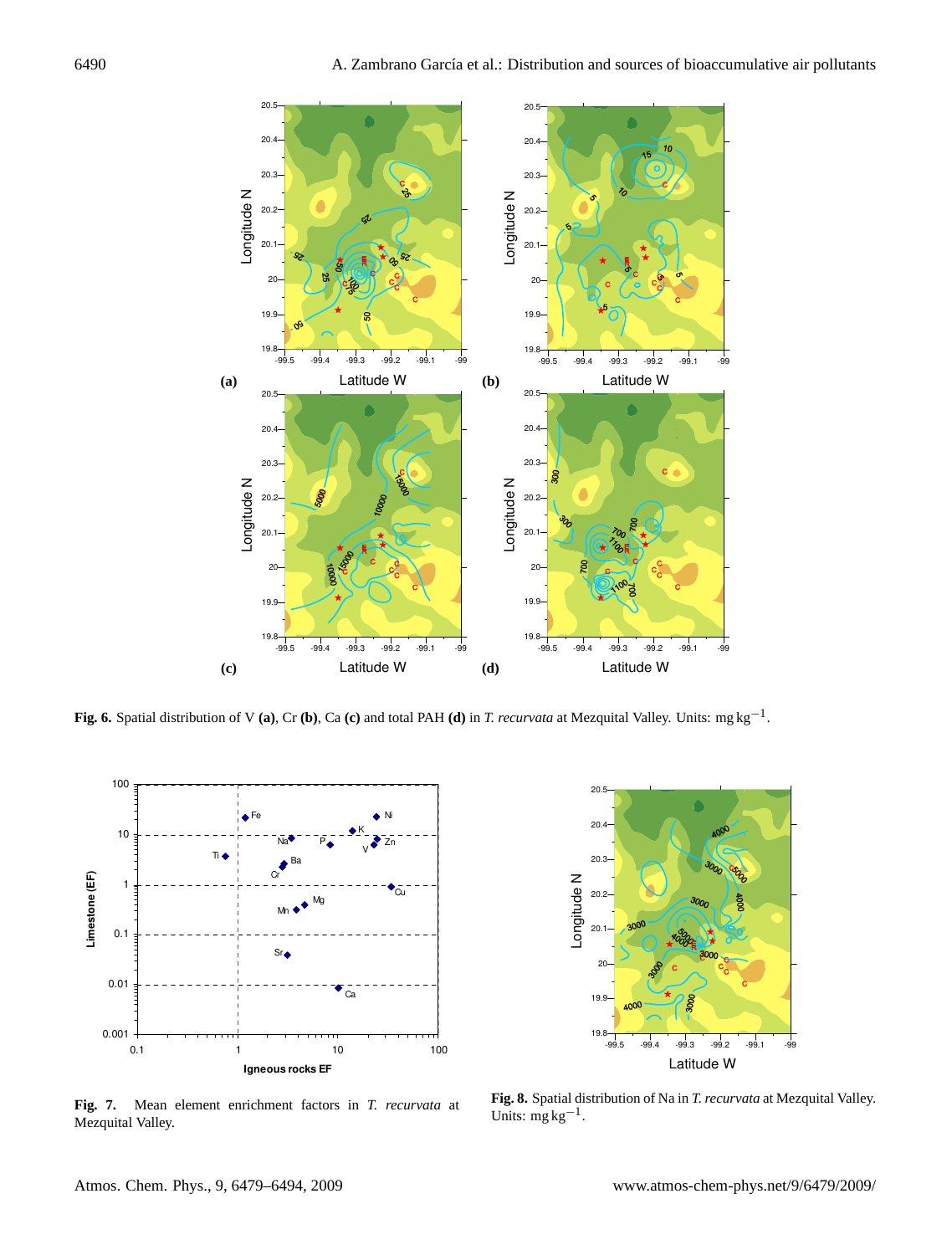

**Fig. 9.** Factor 3 vs. factor 1 plot. F1 includes elements from mainly crustal origin; F3, elements and PAH from petroleum fuel combustion and cement production (Ca). The third circle includes elements related to agriculture soil sources (F2, F4 and F5, not shown).

further evidence to associate it with petroleum combustion. Figure 9 illustrates how these pollutants separate in the factor space from the predominantly crustal/soil elements (Al, Ba, Cu, Fe, Sr and Ti).

Factor 4 (F4) had 8.1% of the variance associated with it. It was loaded by K and benzo $(g, h, i)$  perylene, deriving tentatively from biomass burning, which may include agriculture debris in the flatlands and forest fires in the highlands at the W side of MV.

Factor 5 (F5) accounted only by 5.2% of the variance. It was loaded by the  $\delta^{15}N$  isotope ratio and P. This factor may reflect agriculture activities with wastewater, characterized by large emissions of N compounds, mainly  $NH_3$ ,  $NH_4^+$  and NO<sup>−</sup> 3 (Cervantes-Medel and Armienta, 2004; Jimenez and Chávez, 2004) and P (Ortega-Larrocea et al., 2001). Phosphorus may also derive from pesticides used in agriculture, which often contain this element. The negative loading of  $\delta^{13}$ C on this factor added evidence on the regional difference between agriculture and industrial (fossil fuel combustion) land uses.

Although FA did not extracted pure factors/sources, it acceptably distinguished contributions from the most relevant sources of particulate matter into the MV air. Most element variability in the biomonitor, 64% out of 74% total explained variance, appeared associated with crustal/soil sources and agriculture activities (F1+F2+F4+F5), and only 10% (F3) was attributable to emissions from industrial fossil fuel combustion, including power generation, petroleum refining and cement production. Increasing the number of sampling sites, especially around some major fixed sources, such as the power plant and cement factories, may allows us to differentiate their particular contributions to the load of bioaccumulative atmospheric pollutants in the study region.

### **4 Conclusions**

This survey produced previously unknown information on the regional levels, sources and dispersion of airborne metals and PAH for Mezquital Valley, Mexico. *Tillandsia recurvata* was confirmed as a good natural receptor for those pollutants. The site to site concentration variability, as indicated by high signal-to-noise ratios for most metals  $(>3.0)$ , reflected the differential long-term exposition to most measured pollutants, especially to the anthropogenic ones. Some anthropogenic metals (e.g., Ni, Pb and V) had particularly high concentrations respect to values for similar biomonitors in other countries, indicating that atmospheric deposition should be several times higher at this Mexican region. The levels of PAH were more similar to values for *Tillandsia* biomonitors, with a few exceptions (e.g., ACY and I*cd*P). The southern industrial portion of MV was more polluted than the agricultural north, as implied by the higher concentrations of 11 elements and two PAH. From the chemical correlation between the biomonitor and the regional rocks, results from factor analysis and the geographic patterns of pollutants, it is concluded that crustal/soil sources had a higher relative impact than agriculture and industry on the spatial variability of pollutants. The high "background"  $\delta^{13}C$  and low  $\delta^{15}N$ of *T. recurvata* make this epiphyte a sensitive biomonitor for  $13C$ -depleted and  $15N$ -enriched sources. It may be thus recommendable to use it as a common natural receptor for comparative studies within and among Latin American countries and the southern US states, where it is naturally distributed. This would minimize potential variability from using different species.

*Acknowledgements.* This study was funded by the Mexican Oil Company (PEMEX, project F.21393) and the Mexican Petroleum Institute (D.00391), and conducted under the MILAGRO 2006 Mexico field campaign. We thank Marina Morán Pineda, executive of the IMP Gas Spectroscopy and Environmental Studies Laboratory, for logistical support; Ingrid García Torres and José Rojas for assistance in the sample preparation process; Adolfo Espejo Serna and Ana Rosa López Ferrari, with the Metropolitan University Herbarium at Mexico City, for taxonomical identification of our samples. We also express our gratitude to three anonymous reviewers, who greatly helped us to improve this work.

Edited by: L. Molina

### **References**

- Aboal, J. R., Real, C., Fernández, J. A., and Carballeira, A.: Mapping the results of extensive surveys: the case of atmospheric biomonitoring and terrestrial mosses, Sci. Total Environ., 356, 256–274, 2006.
- Bairwise, A. J. G.: Role of nickel and vanadium in petroleum classification, Energ. Fuel., 4, 647–652, 1990.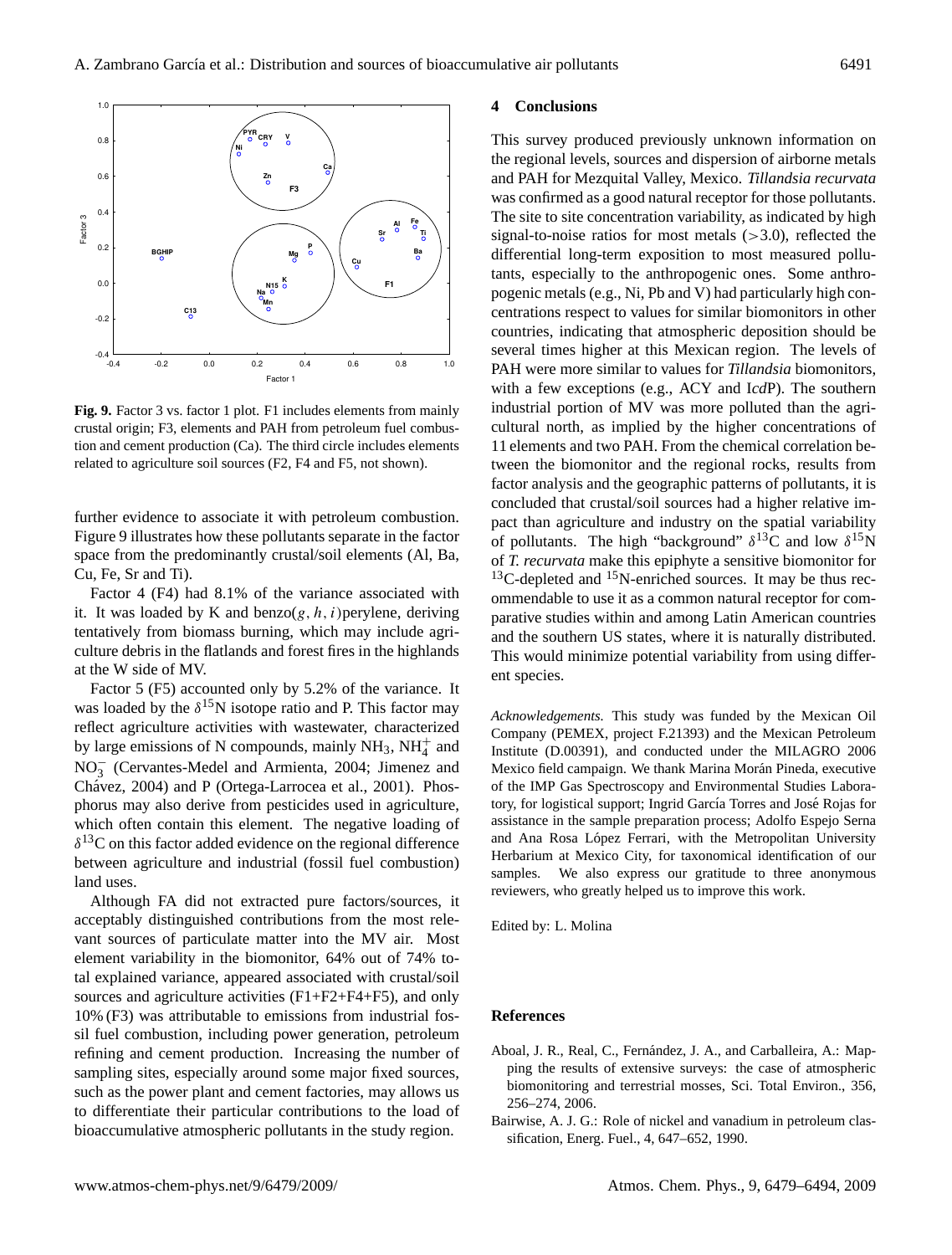- Benzig, D. H., Arditti, J., Nyman, L. P., Temple, P. J., and Adams, J. P.: Effects of ozone and sulfur dioxide on four bromeliads, Environ. Exp. Bot., 32(1), 25–29, 1992.
- Boutton, T. W.: Stable carbon isotope ratios of natural materials: II, Atmospheric, terrestrial, marine and freshwater environments, in: Carbon Isotope Techniques, edited by: Coleman, D. C. and Fry, B., 173–185, 1991.
- Branquinho, C., Gaio-Oliveira, G., Augusto, S., Pinho, P., Máguas, C., and Correia, O.: Biomonitoring spatial and temporal impact of atmospheric dust from a cement industry, Environ. Pollut., 151(2), 292–299, 2008.
- Brenninkmeijer, C. A. M., Janssen, C., Kaiser, J., Röckmann, T., Rhee, T. S., and Assonov, S. S.: Isotope effects in the chemistry of atmospheric trace compounds, Chem. Rev., 103, 5125–5161, 2003.
- Brighina, L., Papini, A., Mosti, S., Cornia, A., Bocchini, P., and Galleti, G.: The use of tropical bromeliads (*Tillandsia* spp.) for monitoring atmospheric pollution in the town of Florence, Italy, Rev. Biol. Trop., 50(2), 577–584, 2002.
- Bukata, A. R. and Kyser, T. K.: Carbon and nitrogen isotope variations in tree-rings as records of perturbations in regional carbon and nitrogen cycles, Environ. Sci. Technol., 41, 1331–1338, 2007.
- Cabrera Ruíz, R. B. E., Gordillo Martínez, A. J., and Cerón Beltrán, A.: Inventario de contaminación emitida a suelo, agua y aire en 14 municipios del Estado de Hidalgo, Mexico, Rev. Int. Contam. ´ Ambie., 19(4), 171–171, 2003.
- Castro, L. V. and Vazquez, F.: Fractionation and characterization of Mexican crude oils, Energ. Fuel., 23(3), 1603–1609, 2009.
- CEPAL-SEMARNAT: Evaluación de las externalidades ambientales de la generación termoeléctrica en México, [http://www.](http://www.semarnat.gob.mx/informacionambiental/Publicacion/ext.pdf) [semarnat.gob.mx/informacionambiental/Publicacion/ext.pdf,](http://www.semarnat.gob.mx/informacionambiental/Publicacion/ext.pdf) 2004.
- Cervantes-Medel, A. and Armienta, M. A.: Influence of faulting on groundwater quality in Valle del Mezquital, Mexico, Geofísica Internacional, 43(3), 477–493, 2004.
- Cifuentes, E., Blumenthal, U., Ruíz Palacios, G., Bennett, S., and Peasey, A.: Epidemiological panorama for the agricultural use of wastewater: The Mezquital Valley, Mexico, Salud Publica ´ México, 36, 3-9, 1994.
- Cole, M. L., Valiela, I., Kroeger, K. D., Tomansky, G. L., Cebrian, J., Wigand, C., McKinney, R. A., Grady, S. P., and Carvalho da Silva, M. H.: Assessment of a  $\delta^{15}N$  isotopic method to indicate anthropogenic eutrophication in aquatic ecosystems, J. Environ. Qual., 33, 124–132, 2004.
- Conti, M. E. and Cecchetti, G.: Biological monitoring: lichens as bioindicators of air pollution assessment – a review, Environ. Pollut., 114, 471–492, 2001.
- Coplen, T. B.: Discontinuance of SMOW and PDB, Nature, 375, 285 pp., 1995.
- Crayn, D. M., Winter, K., and Smith, J. A. C.: Multiple origins of crassulacean acid metabolism and the epiphytic habit in the Neotropical family Bromeliacea, PNAS, 101(10), 3703–3708, 2004.
- De Sousa Pereira, M., Heitmann, D., Reifenhäuser, W., Ornellas Meire, R., Silva Santos, L., Torres, J. P. M., Malm, O., and Körner, W.: Persistent organic pollutants in atmospheric deposition and biomonitoring with *Tillandsia usneoides* (L.) in an industrialized area in Rio de Janeiro state, southeast Brazil – Part

II: PCB and PAH, Chemosphere, 67, 1736–1745, 2007.

- Downs, T. J., Cifuentes-García, E., and Buffet, I. M.: Risk screening for exposure to groundwater pollution in a wastewater irrigation district of the Mexico City region, Environ. Health Persp., 107(7), 553–561, 1999.
- EPA: Method 6010C. Inductively Coupled Plasma-Atomic Emission Spectrometry, Revision 3, 30 pp., 2000.
- Espinosa Pena, M., Manjarrez, A., and Campero, A.: Distribution of vanadyl porphyrins in a Mexican offshore heavy crude oil, Fuel Process. Technol., 46, 171–182, 1996.
- Figuereido, A. M., Nogueira, C. A., Saiki, M., Milian, F. M., and Domingos, N.: Assessment of atmospheric metallic pollution in the metropolitan region of São Paulo, Brazil, employing Tilland*sia usneoides* L. as biomonitor, Environ. Pollut., 145(1), 279– 292, 2007.
- Friedel, J. K., Langer, T., Siebe, C, and Stahr, K.: Effects of longterm waste water irrigation on soil organic matter, soil microbial biomass and its activities in central Mexico, Biol. Fert. Soils, 31(5), 441–421, 2000.
- Flores-Delgadillo, L., Hernández-Silva, G., Alcalá-Martínez, R., and Maples-Vermeersch, M.: Total contents of cadmium, copper, manganese and zinc in agricultural soils irrigated with wastewater from Hidalgo, Mexico, Rev. Int. Contam. Ambie., 8(1), 37– 46, 1992.
- Ganor, E., Altshuller, S., Foner, H. A., Brenner, S., and Gabay, J.: Vanadium and nickel in dustfall as indicators of power plant pollution, Water Air Soil Pollut., 42, 241–252, 1988.
- Gerdol, R., Bragazza, L., Marchesini, R., Medici, A., Pedrini, P., Benedetti, S., Bovolenta, A., and Coppi, S.: Use of moss (*Tortula muralis* Hedw.) for monitoring organic and inorganic air pollution in urban and rural sites in Northern Italy, Atmos. Environ., 36, 4069–4075, 2002.
- González-Méndez, B., Siebe, C., Fiedel, S., Hernández, J. M., and Ruíz-Suárez, L. G.:  $N<sub>2</sub>O$  emissions from soil irrigated with untreated wastewater in central Mexico, J. Soil Sci. Plant Nutr., 8(3), 185, 2008.
- Hernández-Silva, G., Flores-Delgadillo, L., Maples-Vermeersch, M., Solorio-Munguía, J. G., and Alcalá-Martínez, J. R.: Riesgo de acumulación de Cd, Pb, Cr y Co en tres series de suelos del DR03, Estado de Hidalgo, México, Revista Mexicana de Ciencias Geológicas,  $II(1)$ , 53–61, 1994.
- Hietz, P. and Wanek, W.: Size-dependent variation of carbon and nitrogen isotope abundances in epiphytic bromeliads, Plant Biol., 5, 137–142, 2003.
- Hietz, P., Wanek, W., and Popp, M.: Stable isotopic composition of carbon and nitrogen and nitrogen content in vascular epiphytes along an altitudinal transect, Plant Cell Environ., 22, 1435–1443, 1999.
- Huerta, L., Contreras-Valadez, R., Palacios-Mayorga, S., Miranda, J., and Calva-Vasquez, G.: Total element composition of soils contaminated with wastewater irrigation by combining IBA techniques, Nucl. Instrum. Meth. B, 189, 158–162, 2002.
- Husk, G. J., Weishampel, J. F., and Schlesinger.: Mineral dynamics in Spanish moss, *Tillandsia usneoides* L. (Bromeliacea), from Central Florida, USA, Sci. Total Environ., 321, 165–172, 2004.
- Hwang, H. M., Wade, T. L., and Sericano, J. L.: Concentrations and source characterization of polycyclic aromatic hydrocarbons in pine needles from Korea, Mexico, and United States, Atmos. Environ., 37, 2259–2267, 2003.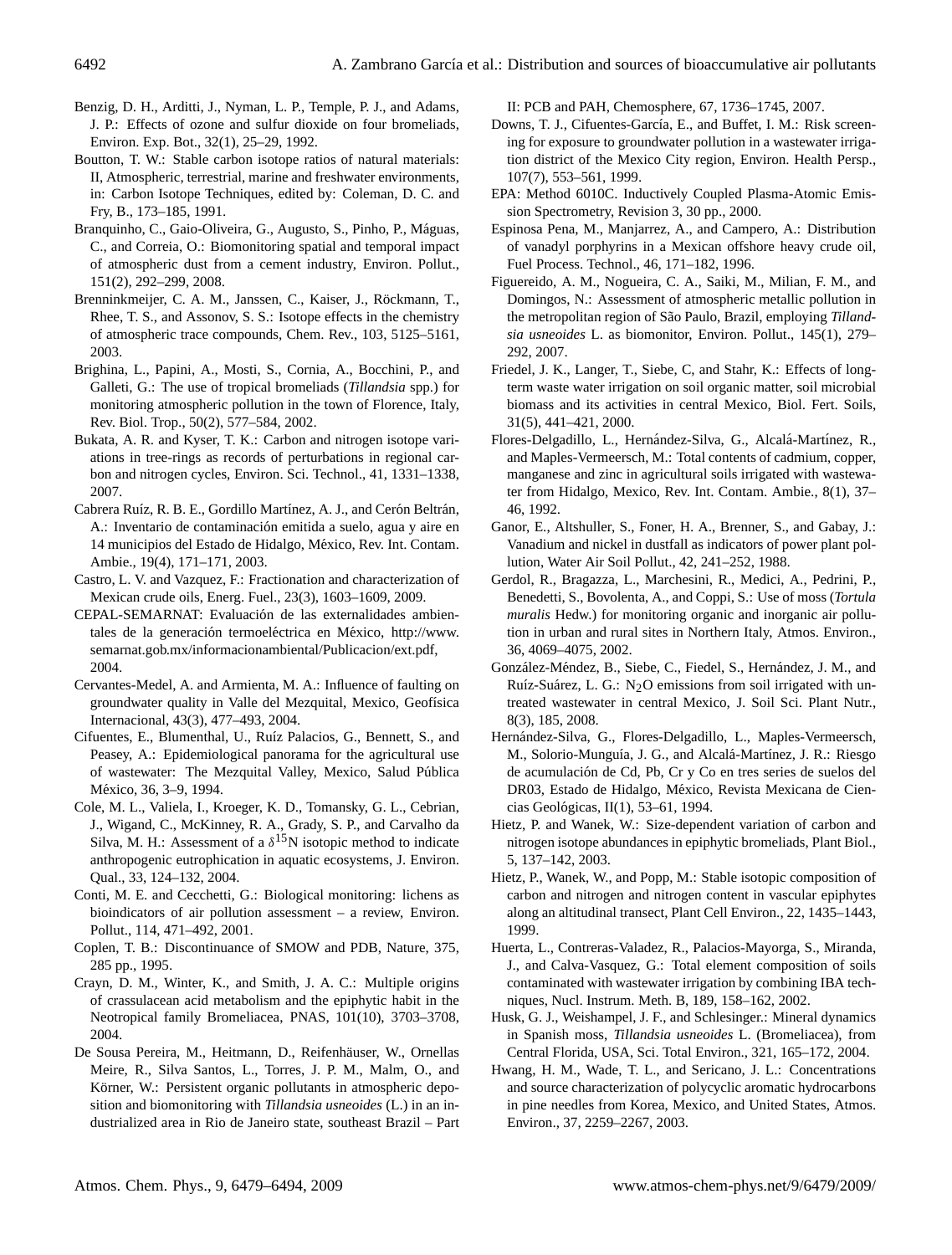- Jimenez, B. and Chávez, A.: Quality assessment of an aquifer recharged with wastewater for its potential use as drinking source: "El Mezquital Valley" case, Water Sci. Technol., 50(2), 269–276, 2004.
- Jung, K., Gebauer, G., Gehre, M., Hoffmann, D., Weißflog, L., and Schüürmann, G.: Anthropogenic impacts on natural nitrogen isotope variations in *Pinus sylvestris* stands in an industrially polluted area, Environ. Pollut., 97(1-2), 175-181, 1997.
- Kelly, S. D., Stein, C., and Jickells, T. D.: Carbon and nitrogen isotopic analysis of atmospheric organic matter, Atmos. Environ., 39, 6007–6011, 2005.
- Krupa, S.: Effects of atmospheric ammonia  $(NH<sub>3</sub>)$  on terrestrial vegetation: a review, Environ. Pollut., 124, 179–221, 2003.
- Liu, X. Y., Xiao, H. Y., Liu, C. Q., Li, Y. Y., and Xiao, H. W.: Stable carbon and nitrogen isotopes of the moss *Haplocladium microphyllum* in an urban and a background area (SW China): the role of environmental conditions and atmospheric nitrogen deposition, Atmos. Environ., 42, 5413-5423, 2008.
- Lozano, R. and Bernal, J. P.: Characterization of a new set of eight geochemical reference materials for XRF major and trace element analysis, Revista Mexicana de Ciencias Geológicas, 22(3), 329–344, 2005.
- Lucho-Constantino, C. A., Álvarez-Suárez, M., Beltrán-Hernández, R. I., Prieto-García, F., and Poggi-Varaldo, H. M.: A multivariate analysis of the accumulation and fractionation of major and trace elements in agricultural soils in Hidalgo State, Mexico irrigated with raw wastewater, Environ. Int., 31(3), 313–323, 2005.
- Macko, S. A. and Parker, P. L.: Stable nitrogen and carbon isotope ratios of beach tars on South Texas Barrier Islands, Mar. Environm. Res., 10, 93–103, 1983.
- Malm, O., de Freitas Fonseca, M., Hissnauer Miguel, P., Rodríguez Bastos, W., and Neves Pinto, F.: Use of epiphyte plants as biomonitors to map atmospheric mercury in a gold trade center city. Amazon, Brazil, Sci. Total Environ., 213(1–3), 57–64, 1998.
- Mariotti, A.: Natural N-15 abundance measurements and atmospheric nitrogen Standard calibration, Nature, 311, 685–687, 1974.
- Martin, C. E.: Physiological ecology of the Bromeliaceae, Bot. Rev., 60(1), 1–82, 1994.
- Norra, S., Handley, L. L., Berner, Z., and Stüben, D.: <sup>13</sup>C and <sup>15</sup>N natural abundances of urban soils and herbaceous vegetation in Karlsruhe, Germany, Eur. J. Soil Sci., 56(5), 607–620, 2005.
- Ortega-Larrocea, M. P., Siebe, C., Bécard, G., Méndez, I., and Webster, R.: Impact of a century of wastewater irrigation on the abundance of arbuscular mycorrhizal spores in the soil of the Mezquital Valley of Mexico, Appl. Soil Ecol., 16(2), 149–157, 2001.
- Pardo, L. H., McNulty, S. G., Bogs, J. L., and Duke, S.: Regional patterns in foliar <sup>15</sup>N across a gradient of nitrogen deposition in the northeastern US, Environ. Pollut., 149, 293–302, 2007.
- Pearson, J., Wells, D. M., Seller, K. J., Bennett, A., Soares, A., Woodall, J., and Ingrouille, M. J.: Traffic exposure increases natural <sup>15</sup>N and heavy metal concentrations in mosses, New Phytol., 147(2), 317–326, 2002.
- Pichlmayer, F., Schöner, W., Seibert, P., Stichler, W., and Wagenbach, D.: Stable isotope analysis for characterization of pollutants at high elevation alpine sites, Atmos. Environ., 32(23), 4075–4085, 1998.
- Pierce, S., Winter, K., and Griffiths, H.: Carbon isotope ratio and the extent of daily CAM use by Bromeliaceae, New Phytol., 156, 75-83, 2002.
- Pignata, M. L., Gudiño, G. L., Wannaz, E. D., Plá, R. R., González, C. M., Carreras, H. A., and Orellana, L.: Atmospheric quality and distribution of heavy metals in Argentina employing *Tillandsia capillaris* as a biomonitor, Environ. Pollut., 129, 59–68, 2002.
- Pirintsos, S. A. and Loppi, S.: Biomonitoring atmospheric pollution: the challenge of times in environmental policy on air quality, Environ. Pollut. 151(2), 269–271, 2008.
- Prinzhofer, A., Vega, M. A. G., Battani, A., and Escudero, M.: Gas geochemistry of the Macuspana Basin (Mexico): thermogenic accumulations in sediments impregnated by bacterial gas, Mar. Petrol. Geol., 17, 1029–1040, 2000.
- Puente, M. E. and Bashan, Y.: The desert epiphyte *Tillandsia recurvata* harbours the nitrogen-fixing bacterium *Pseudomonas stutzeri*, Can. J. Bot., 72, 406–408, 1994.
- Pyatt, F. B., Grattan, J. P., Lacy, D., Pyatt, A. J., and Seward, M. R. D.: Comparative effectiveness of *Tillandsia usneoides* L. and *Parmotrema praesorediosum* (Nyl.) Hale as bio-indicators of atmospheric pollution in Louisiana (U.S.A.), Wate Air Soil Poll., 111, 317–326, 1999.
- Rossini Oliva, S. and Raitio, H.: Review of cleaning techniques and their effects on the chemical composition of foliar samples, Boreal Environ. Res., 8, 263–272, 2003.
- Schmitt, A. K., Martin, C. E., and Lüttge, U. E.: Gas exchange and water vapor uptake in the atmospheric bromeliad *Tillandsia recurvata* L, Bot. Acta, 102, 80–84, 1989.
- Schrimpff, E.: Air pollution patters in two cities of Colombia according to trace substances contents of an epiphyte *Tillandsia recurvata*, Water Air Soil Poll., 21(1–4), 279–316, 1984.
- Segala, E. A., Baêsso, B. M., and Domingos, M.: Structural analysis of *Tillandsia usneoides* L. exposed to air pollutants in São Paulo city-Brazil, Water Air Soil Poll., 189, 61–68, 2008.
- SEMARNAT-INE.: Inventario Nacional de Emisiones de México, 1999, Secretaría del Medio Ambiente y Recursos Naturales/Instituto Nacional de Ecología, México, D. F., 409 pp., 2006.
- Siebe, C.: Acumulación y disponibilidad de metales pesados en suelos regados con aguas residuales en el distrito de riego 03, Tula, Hidalgo, México, Revista Internacional de Contaminación Ambiental, 10(1), 15–21, 1994.
- Siebe, C.: Nutrient inputs to soils and their uptake by alfalfa through long-term irrigation with untreated sewage effluent in Mexico, Soil Use Manage., 14, 119–122, 1998.
- Siebe, C., and Cifuentes, E.: Environmental impact of wastewater irrigation in central Mexico: an overview, Int. J. Environ. Heal. R., 5, 161–173, 1995.
- Silva-Mora, L.: Geología volcánica y carácter químico preliminar de las rocas de la regón Tula-Polotitlán, Estados de Hidalgo, México y Querétaro, México, Revista Mexicana de Ciencias Geológicas, 14(1), 50-77, 1997.
- Skinner, R. A., Ineson, P., Jones, H., Sleep, D., Leith, I. D., and Sheppard, L. J.: Heathland vegetation as a bio-monitor for nitrogen deposition and source attribution using  $\delta^{15}$ N values, Atmos. Environ., 40, 498–507, 2006.
- Sloof, J. E.: Lichens as quantitative biomonitors for atmospheric trace element deposition, using transplants, Atmos. Environ.,